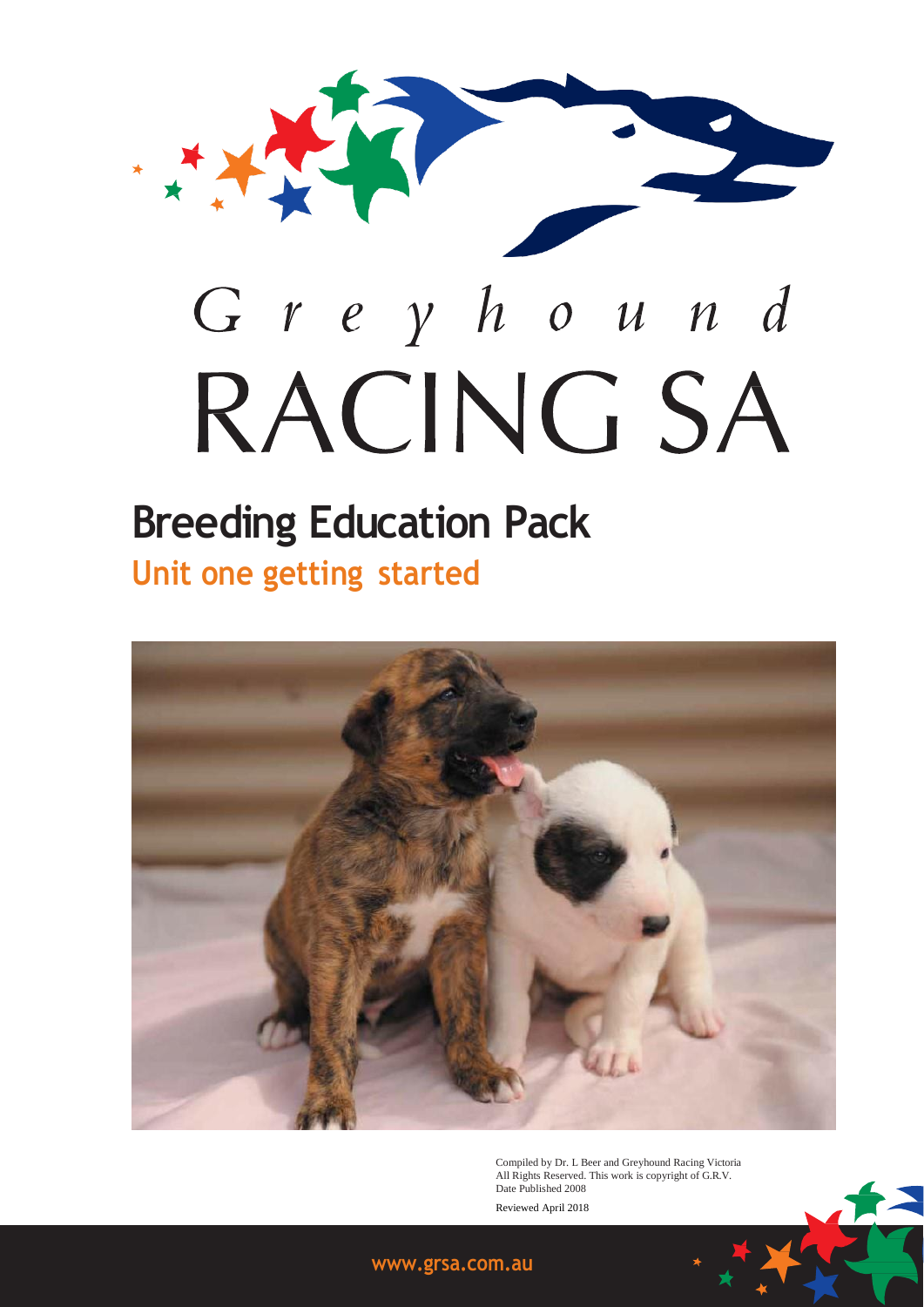#### **So you think you want to breed a litter of greyhounds**

Many people who get into the sport of greyhound racing consider breeding a litter at some stage. Some may have had a successful race bitch who they have now retired and hope that she will be able to pass on her talent to her offspring; others might see it as a way to have involvement throughout their racing dog's life. Unfortunately, many people decide to breed in the mistaken idea that they might be able to re-coup some money from a bitch that might not have been a great performer on the track. Most new breeders are unaware of the amount of time, effort and money that goes into successfully producing a litter of pups. Breeding a litter takes a lot of thought and preparation. There is the extra care and supervision of the bitch, followed by the enormous amount of work when the puppies arrive.

# *Remember: If you are seriously considering breeding, then start to think about, and prepare for the whole process well before the breeding is to take place.*

Breeding is not a cheap exercise. Costs include the sire fee, vet fees (especially if you choose to inseminate the bitch using frozen semen), increased feed costs, registration, vaccination, worming, not to mention the surprise costs that can occur when things go wrong (such as when a pup gets sick, or the bitch needs a caesarean to whelp). Add to this the enormous amount of time and labour that goes into caring for the litter, and you start to see that breeding a litter is quite a costly exercise.

# *You need to think about both expected and unexpected costs when breeding a litter before you decide to commit to breeding a litter of pups.*

Every step of the way, you need to 'get it right' to ensure your pups can reach their genetic potential. Growing pups need the benefit of the best possible food, the right amount of handling and exercise, and close monitoring if they are to develop into athletes. Taking short cuts with pups is false economy as you are only reducing the likelihood of your pups making it to the track.

You also need to think about what you plan to do with the pups you breed. Will you sell all or some of them? Or, will you be retaining them for yourself. If your bitch has a large litter, it may be impractical to keep all the pups and you will have to decide which you are going to keep. Unfortunately, some

breeders end up keeping too many dogs because they are worried they might accidentally sell the 'big winner'. Suddenly they are cutting corners on feeding and rearing the pups and all they end up doing is ruining any chances they had of success.

*Remember: Having more dogs does not increase your chances of winning if all you are doing is cutting corners. You are better focusing on one or two pups and really doing everything right.*

You also need to think about what will happen to those dogs that do not make it to the track. Not every puppy you produce will be a race winner. Greyhounds are fantastic dogs, and many make great pets. Understanding the Greyhound Adoption Program (GAP) and what is required can help you prepare any pups that are not going to make it as race dog. *Remember: Under the Rules of Greyhound Racing you are responsible for the greyhounds you own and you are required to think and act in a mature way when considering the future of your greyhounds if and when they retire as racing or breeding greyhounds.*

## **Finding a Mentor**

If you are seriously considering breeding, the first thing to do is to find yourself a suitable mentor. Mentors are people who have been in the industry over a long period of time and who have had success over a number of years, not just one or two good dogs. They should be knowledgeable in all facets of the industry with a good understanding of genetics, anatomy and breeding. Look for someone who is well respected and has a good reputation within the industry.

A good mentor is worth their weight in gold. They are a source of information that is not going to be found in books or on the internet. Ask lots of questions and listen to their answers. Discuss your breeding plans with them and ask for their opinions. Assisting your mentor with their whelping's and helping them with the care of their pups is also a good way to get some experience and to see if breeding is for you.

*Remember: If you are seriously considering breeding, start to think about finding a mentor well before the breeding is to take place*

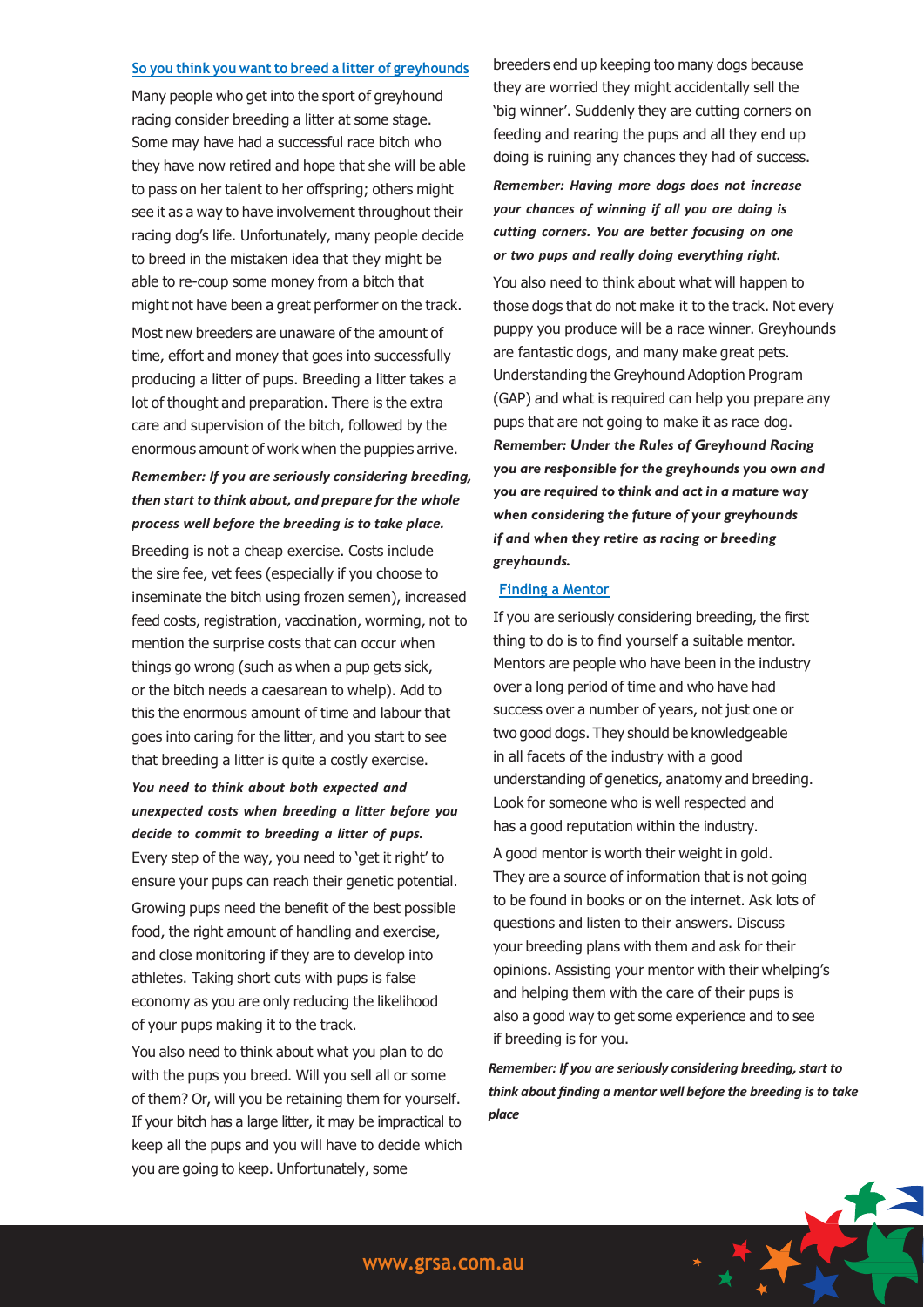#### **Finding aVeterinarian**

Having a good relationship with a Veterinarian is also important. If you are planning to use frozen semen on your bitch, you will have to use one of the approved frozen semen facilities registered with Greyhound Racing SA. If you are close to one of these facilities, it may be that you use these vets throughout your breeding career, but if they are further a field, you are going to have to establish a relationship with your local greyhound vet. Discussing your litter with your vet is also a good idea as they can help advise you about nutrition and care of the pregnant bitch, along with what to do when things go wrong. They are also the one who is likely to be woken at three in the morning when your bitch needs a caesarean.

*Remember: If you are seriously considering breeding, start to think about finding and establishing a good working relationship with a Veterinarian well before the breeding takes place.*

# **Understanding the Paperwork Requirements**

Throughout the breeding process it is a requirement under the Rules of Greyhound Racing that various forms are submitted to Greyhound Racing SA. It is important that you understand which forms need to be submitted and when. That way you will be prepared, and there will be no hold-ups when it comes time to sell your pups.

# **Transferring the Brood Bitch into Your Name**

If you are not already the owner of the brood bitch, she must be transferred into your name. Alternatively, if you are just leasing a bitch, then a Form B 'Authority to Breed' must be submitted. This way you will be listed as the breeder of the litter, and you will receive all of the necessary paperwork by mail.

#### **DNATesting**

If this is your bitch's first litter, she will have to be DNA fingerprinted. This will occur prior to registering your bitch as a breeding female. The DNA fingerprint analysis can take  $2 - 3$  weeks to be completed, so it is a good idea to get this done early so that registration of your bitch is not held up.

The required forms can be obtained by visiting the Greyhounds Australasia website

(www.galtd.org.au). The one-off test is a simple mouth swab which is done by a Veterinarian.

## **Transfer of Ownership of a Breeding Unit**

If you plan to use frozen semen, you will need to have the breeding unit that you intend to use transferred into your name prior to using them. Any transfer of breeding unit needs to be notified within 14 days to Greyhounds Australasia of the transfer with the person selling the unit submitting a form and you as the new owner also submitting a form.

## **Notification of Service**

GRSA must be notified that your bitch has been served. This form is submitted by the studmaster in the case of a natural mating or artificial insemination using fresh or chilled semen, or the inseminating Veterinarian will submit the form with the fee in the case of frozen semen. It is a requirement that the form is submitted within 14 days of the service occurring.

## **Notification of Mating Result – Whelping Notice**

Once your bitch has whelped, you are required to notify GRSA of the number of pups of each sex in the litter, along with their colours. If your bitch misses (that is, she fails to whelp any live pups) then you must notify GRSA that she has missed. This form needs to be lodged within 14 days of the whelping date, or in the case of a miss, within 14 days of the expected whelping date.

#### **Litter Registration**

Once the mating result has been submitted, you will have to organise to get your pups microchipped and earbranded. You will have to contact an GRSA approved marking official and arrange a time for him/her to come and mark the pups. Once the litter registration form has been completed it will then need to be submitted along with proof that the pups have been vaccinated. (Vaccination of all pups needs to be done at 6 - 8 weeks and 10-16 weeks). The litter registration form is to be lodged with GRSA within 4 months of the whelping date.

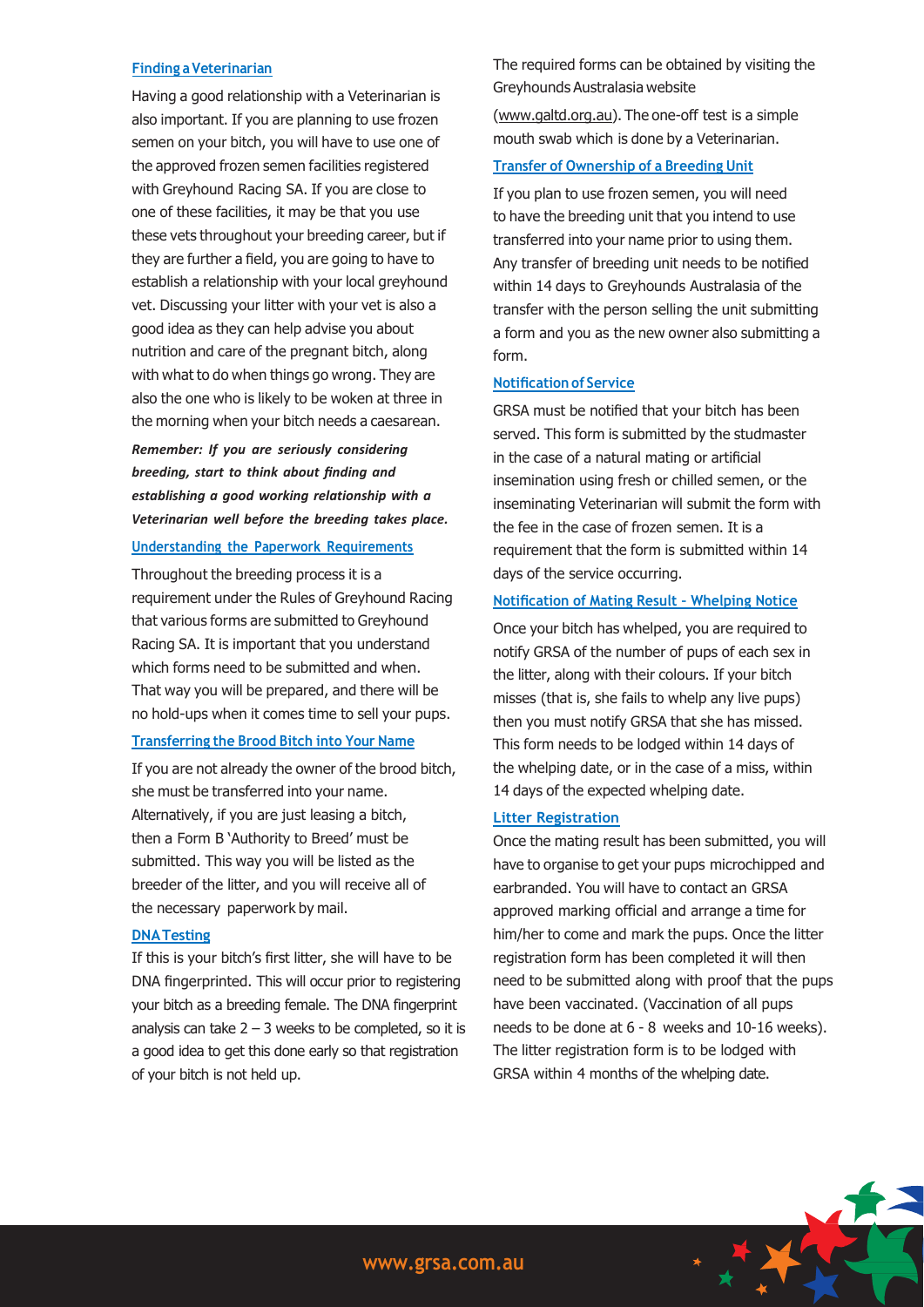## **Sale of Pups**

When you sell a pup, it is a requirement that you provide the pup's naming papers together with a transfer of ownership of an unnamed greyhound form signed by you (the breeder) to the new owner, along with written information about the keep and care of greyhounds (as per the GRSA Animal Welfare Policy). You will also have to notify GRSA that you have sold the pup.

# *Remember: If you are seriously considering breeding, start to think about understanding the paperwork requirements - well before the breeding is to take place*

#### **Starting a Breeding Program**

The first step to starting a breeding program is to learn everything you can about greyhounds, greyhound racing, and breeding. It may be that you read books, speak to respected local breeders or search the internet for information.

There are also a number of chat sites dedicated to greyhounds, but remember anyone can be an expert online.

The more you know about greyhounds and racing, the better the choices you will make. Study pedigrees of dogs that you admire, and dogs that perform well. You will probably notice that there are definite trends and families that do better than others. If you are going to purchase a brood bitch, try to get the best bitch that you can afford and have your mentor help advise you on suitable bitches.

# *Remember: pedigrees are helpful but the racing form of the bitch you purchase is more important than anything on paper.*

Next you will need to select a stud sire that will complement your bitch and any faults she might have. Maybe you are looking for a little more early speed, maybe for a little more strength or endurance. Discuss the list of potential mates with your mentor. Your aim should be to use the sire that is best for your bitch, not just the dog down the road that belongs to a friend and is convenient to access.

Becoming a successful breeder often takes time. It also requires critical analysis of your own actions. In this regard when you have raised a litter, be critical of what you have managed to achieve – where could you have improved or done things better? You should aim to get better at breeding each time you have a litter – this is the hallmark of a successful breeder.

### **Basic Breeding Principles**

Many breeders find the actual science of genetics very daunting. There are many good references that can help breeders better understand genetics and how dogs inherit traits from their parents. A list of references is located at the back of section four. Many breeders will use terms such as 'Line-breeding' or 'Out-crossing' without really understanding what they mean. There are many ideas about the 'right' way to breed dogs, with many of them contradicting each other.

#### **Some basic concepts:**

- All puppies get half of their genes from their mother and half from their father.
- The genes can be thought of as the 'instructions' for building a racing greyhound.
- The actual assortment of genes each puppy receives from each parent is random, with some puppies getting more of the 'good genes' than others. No two littermates have the exact same genes (unless they are twins), even though they come from the same parents.
- Because all dogs carry some 'good' genes and some 'bad' genes, no matter how good the dog is on the racetrack they will all produce some inferior puppies. Certain traits are more likely to be passed on – they have what is called 'high heritability'. Other traits may have a low heritability.
- Temperament traits are HIGHLY heritable this means if you use a bitch that has aggressive characteristics, you are more likely to produce puppies that have similar traits.

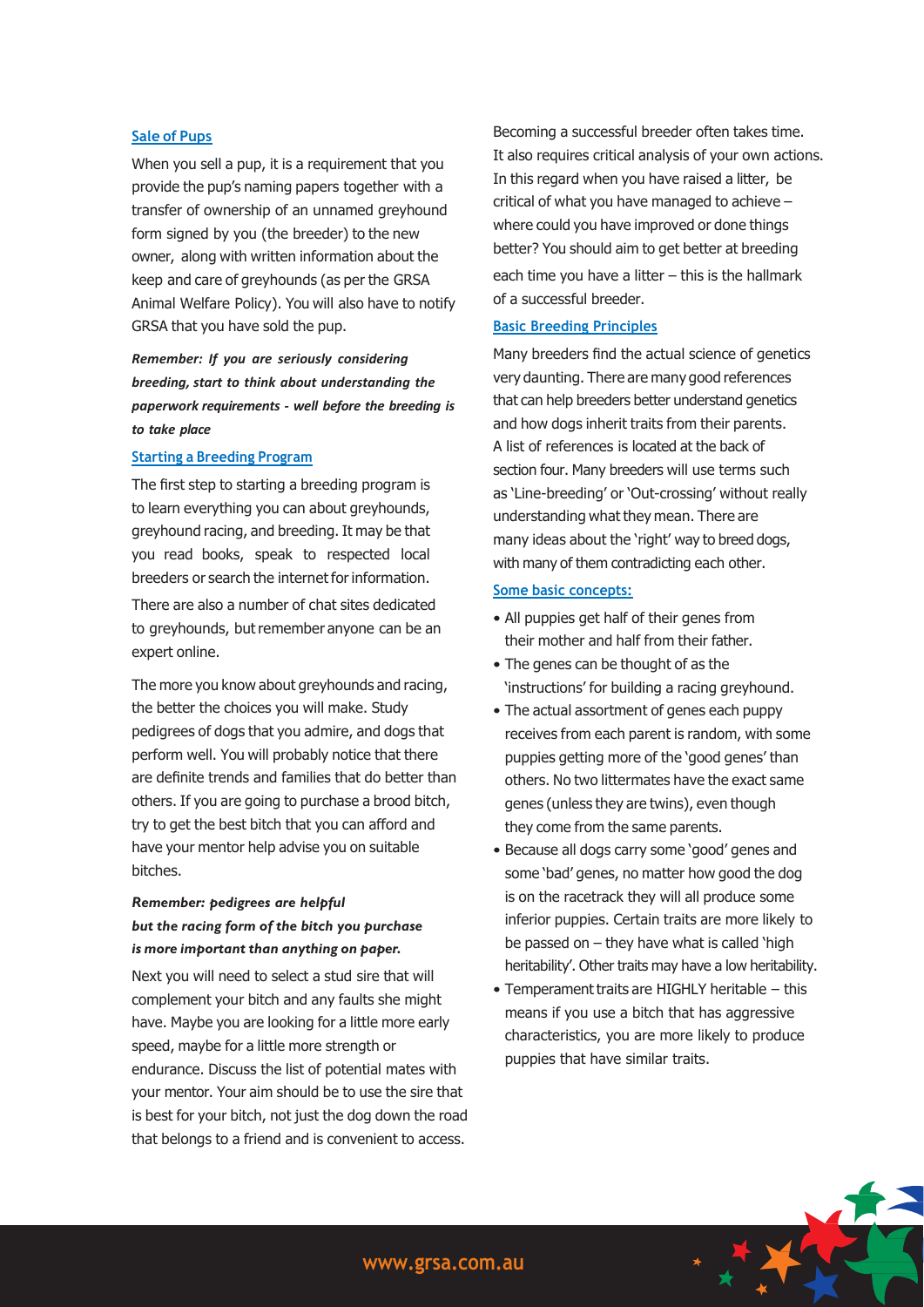- 'Line-bred' animals have a common ancestor behind each parent within the first 3-4 generations. The aim of line-breeding is to try to stabilize desirable traits by increasing the frequency of the desired genes in the pups.
- 'In-breeding' is the mating of closely related animals such as brother-sister, mother-son etc. Inbreeding is best avoided by inexperienced breeders as it can lead to 'doubling-up' on problem genes, and depression of fertility.
- An 'Out-cross' is a mating of two basically unrelated animals. This means that they do not have any common ancestors for at least 6 generations. The two individual dogs may still be line-bred themselves; they are just not related to each other. Out-crossing is generally done to introduce a desirable trait, or to try to increase 'hybrid vigour'.
- A 'pedigree' is a list of ancestors for a particular individual. Although all the dogs in the pedigree have some input into the individual, the first 2-3 generations are the most important and influential. For example, a dog appearing in the 6th generation may only contribute 1% of the genetics for the pup in question. Even if a dog appears a number of times in the 5th or 6th generation it still might only have a small influence (might increase to 2%) on the genetics of the pup.
- 'Progeny records' are a list of the offspring from an individual. They are by far the most important indicator of a dog or bitch's ability to produce successful pups.
- The genes form the dog's 'genetic potential', this is then influenced by other things such as nutrition, exercise, and handling. A well-bred dog can be ruined by poor nutrition and care and never actually reach its full potential. Conversely, all the good food and care in the world is not going to turn a poorly bred dog into an athlete.

*Remember: If you are seriously considering breeding, start to think about understanding basic breeding principles - well before the breeding is to take place*

# **Selecting a Foundation Bitch**

Starting off with the best bitch that you can should be a priority. Why start with a lesser bitch and spend two or three generations to get to where you could have started.

A city winning bitch with a good pedigree (lots of city winners in the first few generations) is certainly the ideal starting point. Not everyone can start here, but you should certainly look at the bitch's form. If she has been mated previously check the form of her offspring before deciding if you think she has the potential to produce good quality dogs. If she has not managed to produce any winners within one or two litters, it is very unlikely that she will suddenly produce a good dog.

Unless there are problems with the male's fertility, it is actually the bitch who determines litter size based on the number of eggs produced. Look for a bitch who has come from a large litter herself, rather than one who came from a small litter. Smaller litters are more likely to lead to problems such as the need for caesarean section, and of course the costs of the litter are spread over fewer pups. Ask the previous owner for as much information as possible about the bitch's reproductive cycle – when she was last on season, how she cycles, the day(s) she was mated etc. The more information you have the better. A dam's litter size is usually fairly constant over time, although older bitches tend to have fewer pups. The bitch's mothering skills are also important. Select a bitch that comes from a line of good mothers, and avoid bitches that have been hand raised themselves. Having a litter is hard enough without having to bottle feed 10 puppies because the mother won't feed them!!

*Remember: If you are seriously considering breeding, try to make sure that you find a good foundation bitch to start with - well before the breeding is to take place*

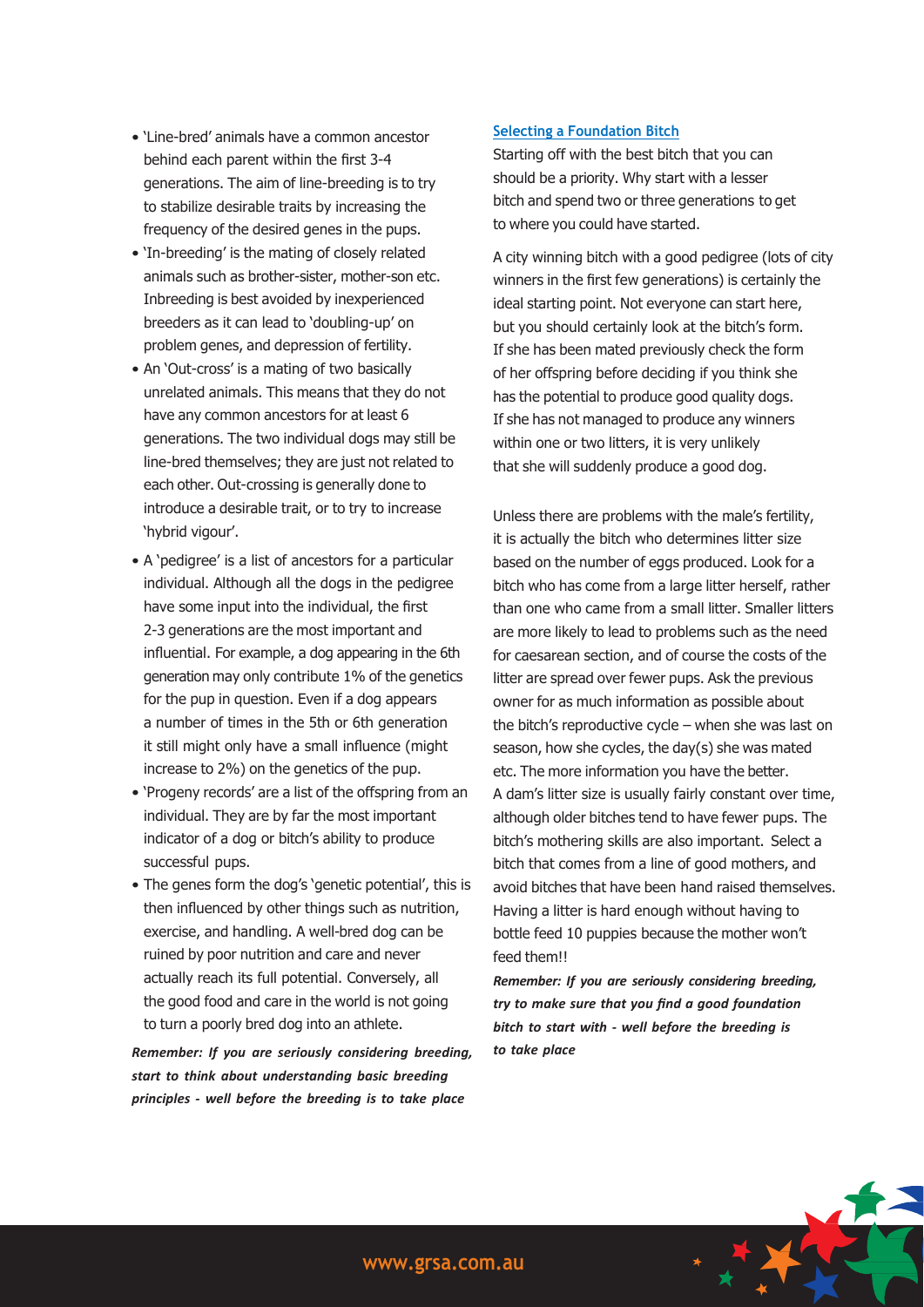## **Selecting a Stud Dog**

Selection of a suitable sire for your bitch is a very hard decision. There are glossy adverts, varying stud fees, and 'popular' sires to consider. How do you find the dog that is right for your bitch? You should not just use the popular sire of the day, or the dog that seems to have left the most winners, it is far more important to seek out the sire that actually produces the traits that your desire in their progeny, and one that compliments your bitch. Although the cost of the sire fee may be a factor, don't just use the cheapest dog, or the one that is located conveniently close to home thinking you will save money. The cost of the sire fee is only a small part of the cost of whelping and raising a litter - it costs just as much to whelp and raise lesser quality pups as it does good quality pups! The first step in selecting a suitable sire should be to list your bitch's strengths and weaknesses. Once you have these, you need to prioritise the things you would like to improve. This then becomes your 'shopping list' as you consider each sire. When considering a sire, remember you do not want to double up on faults or weaknesses. Sires are advertised in publications such as the Kennel Capers, Greyhound Recorder, and other greyhound publications.

Advertisements often list the achievements of the sire during his racing career, along with the contact details of the studmaster. Don't be fooled by clever advertising – read carefully the information supplied. All studmasters are going to highlight the best things about their sire, and not mention anything negative. Just because a sire is well advertised, does not mean that he is a good sire. Next, you need to list each of the available sires and decide which of these sires has the desired traits that you are seeking, and which don't. You will also need to look at the progeny he has already produced to ensure that he passes these traits on to his offspring as well. Progeny data is probably the most important information as this tells you what the dog actually produces.

*There are many good racing dogs who have failed to produce winning puppies when they have stood at stud. Take a good look at the progeny a stud sire has produced before deciding whether or not he is likely to produce winners for you.* A good place to start is to look at the 'Top Ranking' sires lists that compare the number of winners for each sire. Remember, these lists do not tell you how many pups were produced to reach these totals, so you are not necessarily comparing apples to apples. Obviously, if two sires have both produced 15 city winners each and are equally ranked in the 'Top Sires' lists based on winning progeny, the sire who has sired 150 litters is nowhere near as efficient at producing winners as the sire who has sired 30 litters to achieve the same result.

Knowing when a sire started his career is also important. If the sire is in his first or second season, he probably will not have many of his pups racing as they will be too young. This will influence the amount of progeny data that is available, and he may appear lower on the ranking list.

If possible, look at the performance of any offspring from bitches that are related to yours as this will give you the best idea of whether the two dogs are likely to mesh well. Remember when looking at progeny, you need to look at the average over all progeny, not just the feats of one or two exceptional offspring. More progeny data can be obtained from **[www.greyhound-data.com](http://www.greyhound-data.com/)**. This is a very valuable resource with incredible amounts of information for those who are eager to study pedigrees. As we know, each pup in a litter gets slightly different genes. This means that mating your bitch to the brother of a top sire is not the same as mating her to him. The lesser brother is probably that way because he does not have quite so many of the 'good' genes, and hence he will not have them to pass along to his offspring.

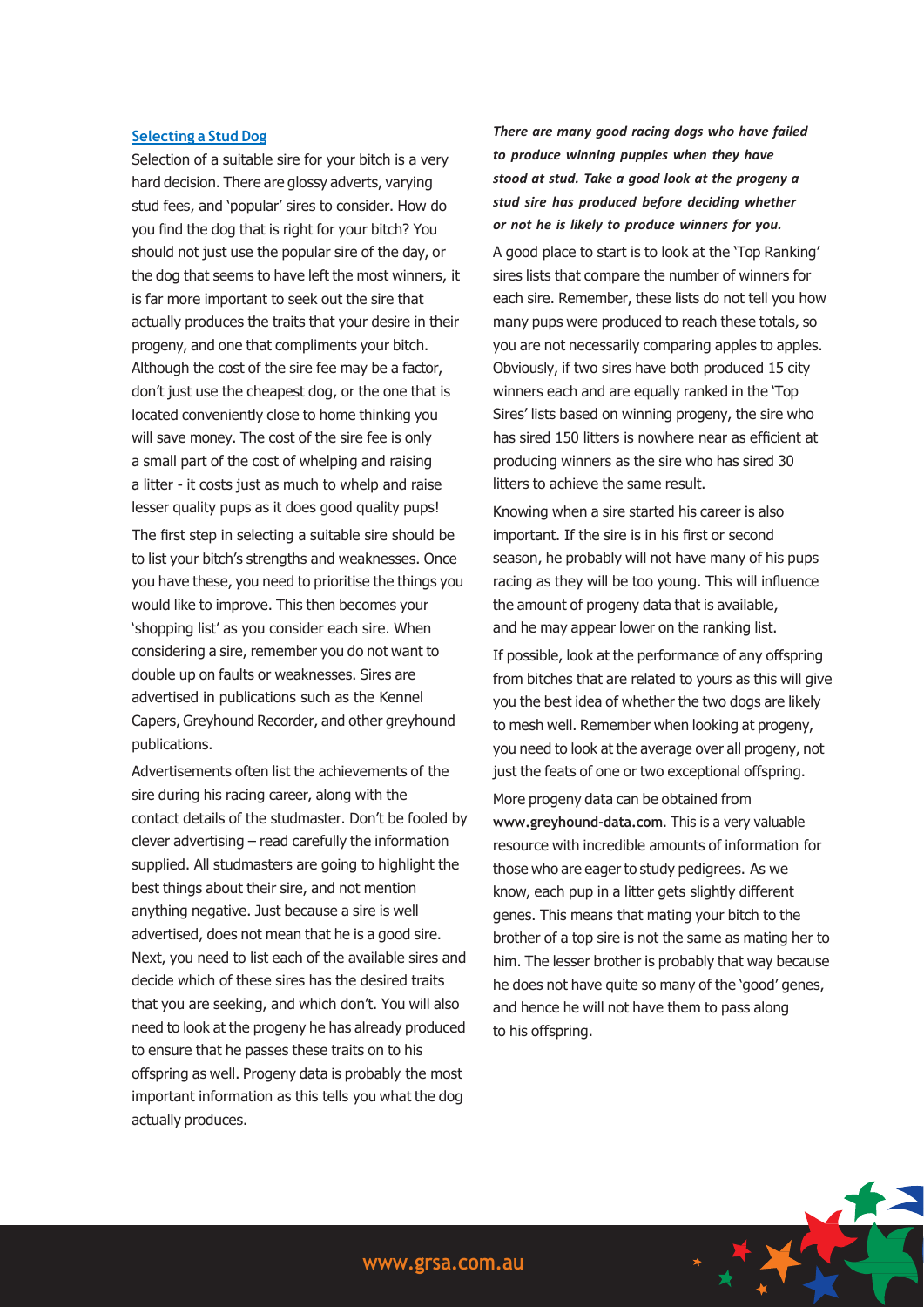Once you have decided on the sire, it is time to contact the studmaster. He will want to know when you bitch is next due on season, so that he/she can know when to expect your bitch. Remember that sires are limited to the number of bitches that they can serve each quarter.

You will also need to discuss with the studmaster the costs associated with the mating and any conditions of service (conditions of a return service, refunds – should your bitch fail to produce pups). It is best to have a written contract listing exactly what is expected and what is included.

*Remember: If you are seriously considering breeding, start to think about understanding stud sire selection and the conditions of a sire service - well before the breeding is to take place*

#### **Things to ask:**

**Asidefromthesire fee, arethereother costs involved?** Additional costs may include progesterone testing (a blood test that indicates when your bitch should be inseminated), AI using fresh semen, or boarding costs. If you are buying frozen semen, where is it stored? You may need to ship the straw(s) of frozen semen to your facility of choice and there will be a fee to do this.

#### **Arethereany requirements prior tomating?**

Some studmasters insist that the bitch has a swab (veterinary test for infection) done prior to mating, and if so, you will have to find out when they would like it done. It is normal for the swab to come back indicating some bacteria – the healthy reproductive tract has a normal population of 'good' bacteria. If your bitch has unusual levels of 'bad' bacteria, she may need a course of antibiotics prior to mating, but it is important not to use antibiotics unless they are needed as they also kill the 'good' bacteria, which can then pre-dispose the bitch to more serious infections developing.

# **What happens if the bitch does not get in whelp?**

Some studmasters will offer a 'free return' meaning you can bring your bitch back the following season and try again. If this is offered are there any limitations? This might include a time limit or might specify that the free return is only to be used on the bitch specified. Some studmasters will refund part of the sire fee instead of offering a free return, others will not offer anything. These days it is strongly advised that you insist that the studmaster uses progesterone testing to determine the correct time to mate your bitch, even if the mating is to be a natural one. If the mating occurs at the wrong time, and the bitch misses, it is going to mean that you have to wait another 6-12 months before you have another opportunity to breed her. The cost of a few blood tests is only small when compared to the feed and care costs whilst waiting for another chance to mate your brood bitch.

It is important that you are totally clear about what you are getting for your money. It is too late after the bitch has been served to start arguing about what you thought you were getting for your service fee. As it is a private contract between you and the studmaster, GRSA will not get involved if there is a dispute.

*Remember: If you are seriously considering breeding, start to think about preparing your bitch and giving her the best chance to whelp a healthy litter of pups - well before the breeding is to take place*

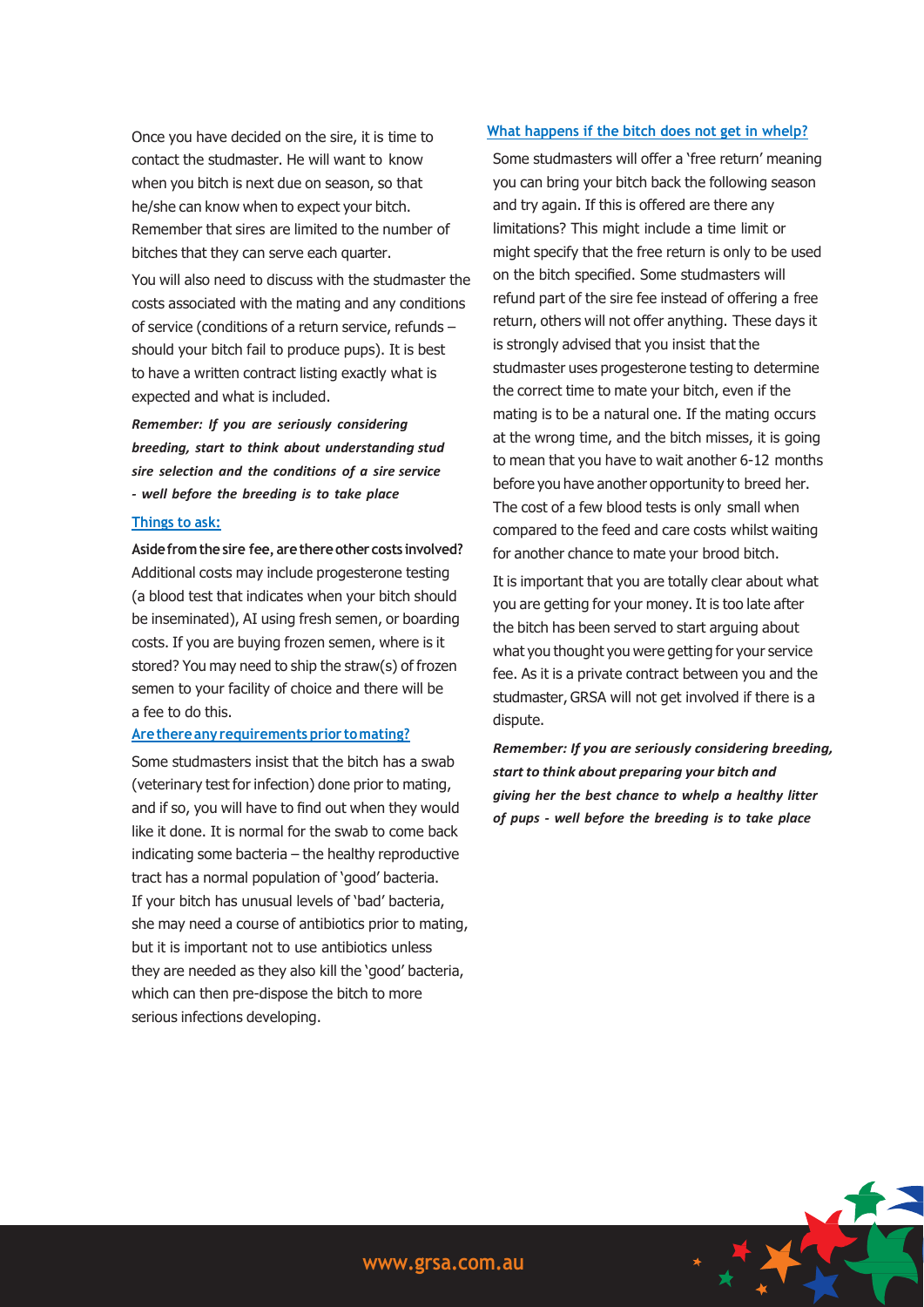

# **Breeding Education Pack Unit two the pregnancy**



Compiled by Dr. L Beer and Greyhound Racing Victoria All Rights Reserved This work is copyright of G.R.V. Date Published 2008 Reviewed April 2018

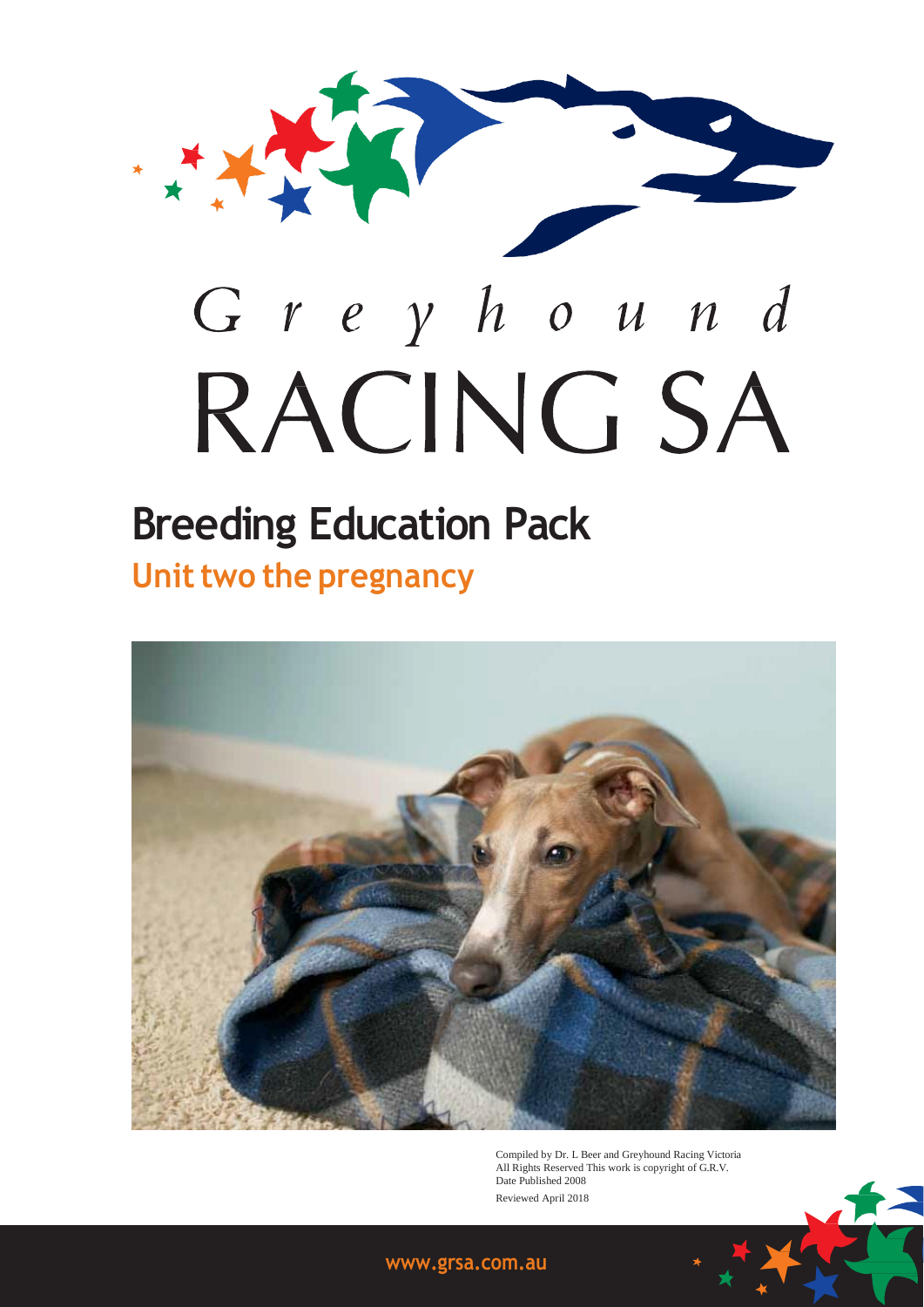# **TheMechanics ofMating –Getting yourbitch pregnant.**

Many years ago, the accepted practice for mating was to put the sire and the bitch in together on day ten of her cycle, and again 2 days later – very little was known about the bitch's cycle and there were no tests to determine when she was actually ready to be mated.

Luckily, science has progressed where we now have a number of different methods of getting bitches pregnant along with ways to tell when she is most fertile and should be mated. Frozen semen technology means we can now access dogs from interstate or overseas without the need to ship the bitch to the dog, opening up a lot more opportunities to capture the best bloodlines. Artificial Insemination techniques are getting better and better as new freezing techniques and extenders are used.

## **Getting the timing right**

Timing the mating of a bitch is very important. Get it wrong and you will find the bitch either has a very small litter, or worse still, misses altogether. This can be very frustrating as you then have to wait six or more months before you can try again.

The first step to getting the timing right is knowing when your bitch is due to cycle. This way you can be checking her regularly and will certainly notice when she first comes in. Marking her seasons on your calendar will give you lots of information. Bitches tend to cycle regularly – maybe every 6 months, maybe every 10 months - each is an individual but they tend to repeat the same interval each time. Knowing how long her season is normally is also helpful. If she bleeds for 4 weeks, it may be that she ovulates later than most bitches, if you hardly notice any blood at all, she might be a 'short cycler' and ovulates early. Luckily, we now have a blood test that can tell us when the bitch is likely to ovulate – the progesterone test. This replaces the older, less reliable methods of detecting ovulation such as vaginal cytology, changes in discharge colour, or relying on the sire to know.

By taking repeated progesterone tests over a number of days, the rise in the progesterone level that is associated with ovulation can be detected. This is certainly essential if you are using frozen semen as it is much weaker than the fresh variety. Frozen semen does not live for very long after insemination, meaning the timing has to be spot on. On the other hand, fresh semen can survive a few days, and has even been known to last up to a week which increases the chances of live semen being present when the eggs are ready to be fertilised.

## **Natural Matings**

Some studmasters will allow their sire to perform natural matings, although the more popular sires are more likely to be mated using artificial means due simply to the number of bitches they would have to mate.

During a natural mating the dog is allowed to mount the bitch, and 'tie' with her (this is where the dogs remain 'stuck' together for a period of time, usually tail to tail). Natural matings require a bitch that will 'stand', and a dog who is physically capable of mounting the bitch. Older males may find natural matings physically challenging, and there can be difficulties if there is a large size difference between the dog and the bitch. Sometimes, the studmaster may assist the dog by standing a tall bitch downhill, or by physically assisting the dog to mount.

## **Artificial Insemination – Fresh**

If the bitch will not stand or the sire is not able to mount the bitch, or in cases where the sire is required to serve many bitches, the studmaster may decide to use artificial insemination instead. Usually the semen is collected from the dog after giving him a chance to sniff the bitch. Sometimes the dog will even be allowed to mount the bitch, but the Veterinarian will re-direct the dog, allowing the semen to be collected into a warmed container. From here the semen is drawn up into a syringe, and a catheter is used to inseminate the bitch almost immediately.

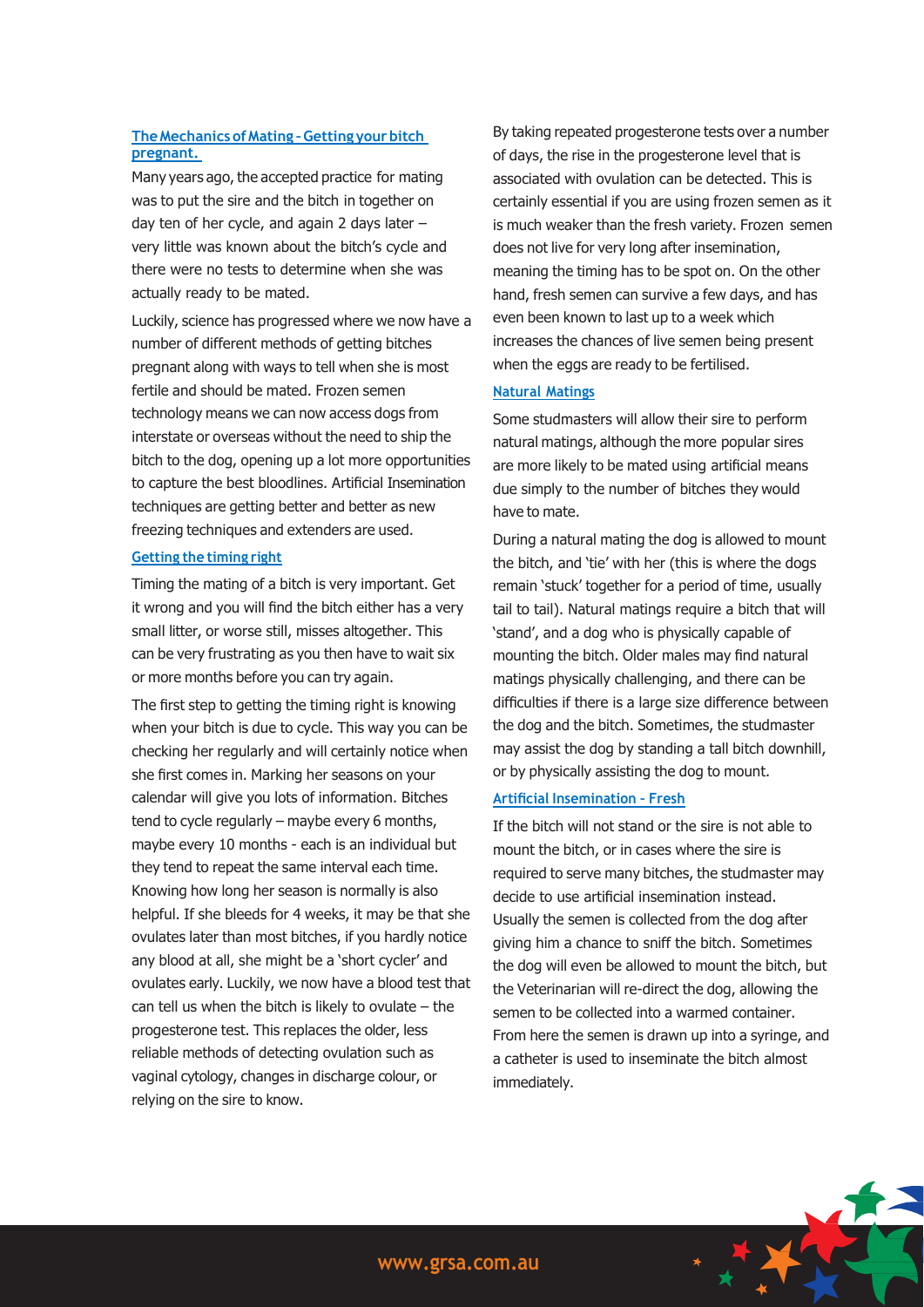If the dog lives interstate, another option is the use of chilled semen. The semen is collected similar to frozen semen, but instead of being frozen, the semen is chilled for transporting. The semen can then be shipped and inseminated into the bitch. Timing of semen collection is vital with this method as the semen only lasts about 3 days when chilled. This method is used quite a bit in the USA but is less commonly used in Australia.

# **Artificial Insemination – Frozen Semen**

The use of frozen semen is becoming increasingly popular throughout the greyhound industry. Through a special process the semen from a dog is collected, processed and then frozen into 'breeding units'. The frozen semen can then be shipped around the country or around the world. This means that it is possible to have access to dogs that would not otherwise be available (maybe due to quarantine requirements, or because the dog is deceased).

A sire may have frozen 'breeding units' located at a number of facilities. When you apply to the studmaster to use the dog, you will need to have one of these units transferred into your name prior to you being able to use it. It will then need to be shipped to the facility that you plan to use in a special 'shipper' that maintains the temperature of the semen so it does not thaw.

When the bitch is ready to be mated, the frozen semen is carefully thawed, and then used to inseminate the bitch, either trans-cervically (a non-surgical method), or surgically. It is vital that the bitch is at the correct stage of her season as frozen semen does not live as long as fresh semen, and is not quite as robust. The inseminating Veterinarian will examine the semen after it is thawed to check its quality and post-thaw motility.

Surgical insemination involves anaesthetising the bitch and making a small incision in her abdomen so that her uterus can be gently lifted out. The semen is then injected directly into the uterus via a fine catheter with half of the semen being injected into each side (called 'horns') of the uterus. The uterus is then gently placed back, and the surgery site is sutured shut.

Trans-cevical insemination is preferred by some AI facilities as it does not require the bitch to have a general anesthetic. With the bitch awake and standing, a fibre-optic scope is used to guide a special catheter through the cervix, and the semen is deposited inside the uterus. (done by an experienced and proficient person, this method can be completed quite quickly, and the results are better than or equal to the surgical method.

Which method is used will depend on the facility and the Veterinarian that you use. It is a good idea to talk to the person who will be doing the insemination before the bitch comes into season so that you know exactly what they need from you, and what is involved. You will also want to know what the costs are likely to be, and make sure the semen arrives well in advance so that there is no lastminute rush.

*Remember: If you are seriously considering breeding, start to think about understanding the mechanics of mating - well before the breeding is to take place* **Care ofthe pregnant bitch**

Now you have done all the planning, and the bitch has been mated. You will have made sure that she was in top shape prior to being mated, and now it is up to you to give her the best of care to ensure that her pregnancy is uneventful.

First of all, you are going to be eager to know if she is in whelp. Bitches have the same hormone cycles whether they are pregnant or not, and they can have a 'pseudo' or 'false' pregnancy as a result. It is quite normal for a bitch who is not pregnant, and who was not even mated, to put on weight and produce milk. They may even display the behaviours associated with whelping such as digging a nest or mothering things. So, it is not reliable to use behaviour, teat development, or even weight gain as indicators. Instead there are a number of techniques to determine if a bitch is pregnant. There is no real way to tell within the first few weeks of the pregnancy, but once the bitch reaches the third week it may be possible for an experienced person to palpate (feel) her gently and feel the pregnancy. Another, more reliable, way to see if your bitch is

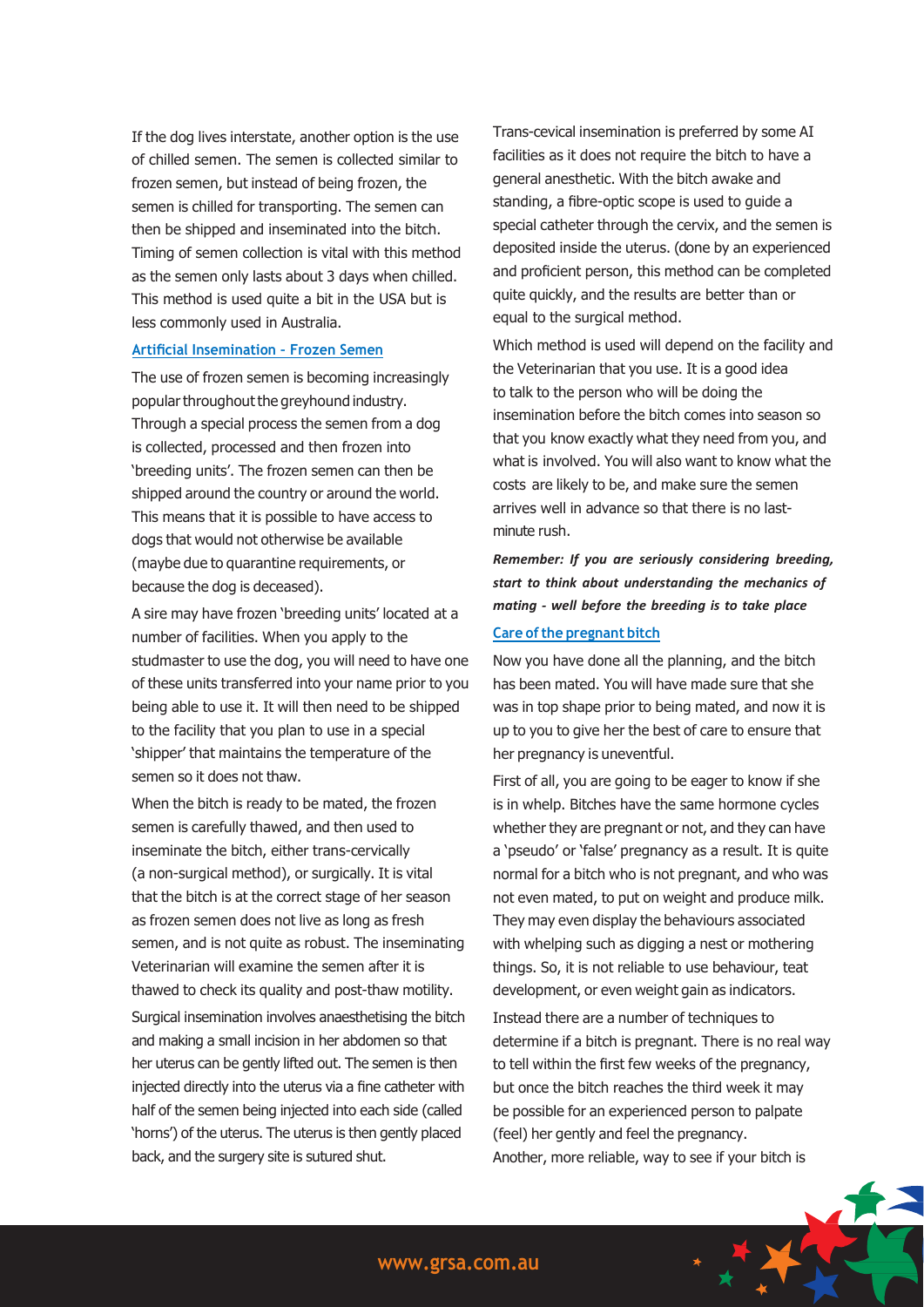pregnant is to have her abdomen examined by ultrasound (similar to in humans). Ultrasound is the preferred method of pregnancy detection as you can actually see the puppies and it is sometimes possible to get an idea of the number of pups to expect. With ultrasound the heartbeat of the puppies can be seen from about day 28 of the pregnancy. X-rays can be used to detect pregnancy, but not until the last week or so when the bones inside the puppies start to calcify. An x-ray is often used to check for any remaining pups if a bitch is having problems during whelping, or to determine litter size in the case of small litters.

## **Nutrition of the Pregnant Bitch**

In the early stages of pregnancy, it is important not to over feed your bitch. She should continue to eat a well-balanced diet at the same rate as before she was pregnant. If her diet is nutritionally balanced and complete, she will have no problems growing puppies. If you over feed her, she will put on weight and this predisposes her to problems giving birth.

If you feed a diet that is not balanced, you will deprive the bitch and growing puppies of vital nutrients. Over supplementation is just as dangerous as a diet that is lacking in essential nutrients.

In particular over supplementation with Calcium during pregnancy can be particularly detrimental and can lead to problems when the bitch has whelped. As the bitch moves into the latter stages of the pregnancy, her intake of food will need to increase, but you may have to increase the number of meals, rather than increase the amount in each meal. This is because the puppies will be taking up much of the space in her abdomen and this does not leave a lot of room for the stomach to expand. If you are feeding a dry kibble, you may choose to gradually change the bitch over to a puppy formula as these are more energy dense and tend to have slightly higher levels of protein and calcium.

If you are not sure if what you are feeding is suitable, please take the time to consult your Veterinarian about what you should be feeding.

## **Exercise**

It is important that your bitch continues to exercise regularly. Fit, healthy muscles are necessary to help push the puppies out. Your bitch should have some exercise every day, although the amount may decrease as she gets nearer to her due date. If it is summer time, make sure she exercises in the cooler parts of the day, rather than in hot weather, as you want to avoid extremes of temperature. Early in her pregnancy, it is quite safe to run the bitch with other dogs, provided they are compatible, but as she gets to the more advanced stages of pregnancy, she probably will not want to be bumped and jostled with, so you might prefer to exercise her on her own.

# **Other care**

Make sure your bitch is up to date with all her worming and parasite treatments. Before using ANY product or medication on your bitch read the label carefully to ensure that it is safe to give to a pregnant bitch. If you are not sure, don't use it. It is important that your bitch is maintained in the best possible health. If she does become unwell, be very careful that any necessary treatments are safe. There are some drugs that should never be administered to bitches when they are pregnant because they may affect the unborn puppies, other medications may cause the bitch to abort the pups. Always make sure that your Veterinarian is aware that your bitch is in whelp and follow all direction in relation to veterinary treatments.

*Remember: start to think about care, nutrition, and exercise for the pregnant bitch - well before the breeding takes place*

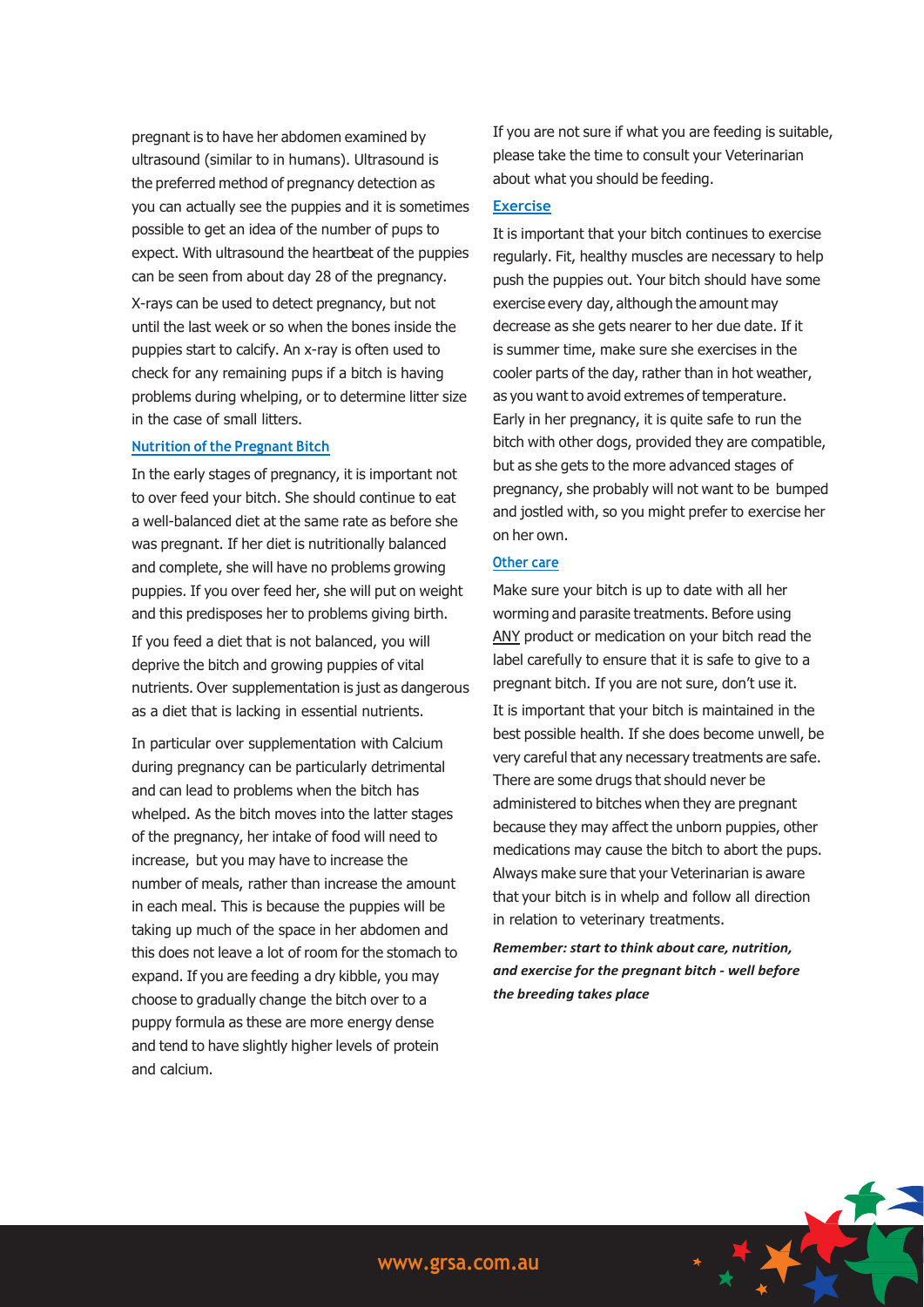

# **Breeding Education Pack Unit three Whelping A Litter**



Compiled by Dr. L Beer and Greyhound Racing Victoria All Rights Reserved This work is copyright of G.R.V. Date Published 2008 Reviewed April 2018

# **[www.grsa.com.au](http://www.grsa.com.au/)**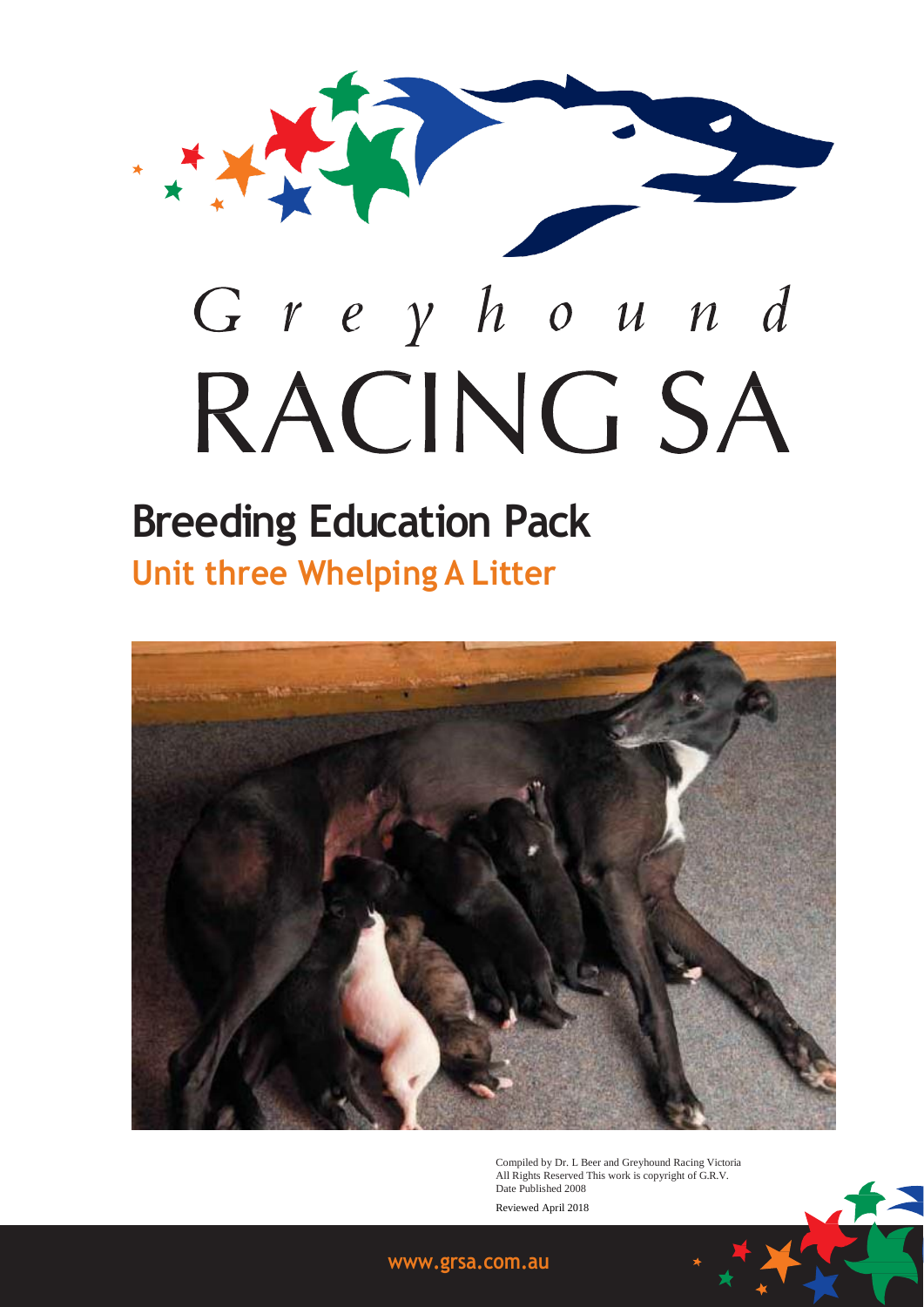## **3-Whelping a Litter**

As your bitch's due date draws nearer it is important that you are well prepared for the impending birth. Make sure you are ready well ahead of time, so that you do not have to panic if the bitch decides to give birth a few days earlier than expected.

You will need to decide where the bitch is going to whelp the pups. Most people use a 'whelping box' – a wooden or fibreglass box with sides that allow the bitch to jump in and out, but high enough to keep the pups confined. The whelping box needs to be located somewhere warm, dry, and quiet where it is easy to access and there is good light. Puppies are particularly susceptible to the cold, so making sure that the whelping box is out of drafts is important. You may want to borrow a whelping box if it is your first litter or your mentor might be able to loan one to you. Make sure the whelping box has been thoroughly cleaned inside and out with dilute bleach and then rinsed clean so there are no fumes or residue. Once the whelping box is in place, line it with layers of newspapers and then place some bedding on top. You will want to get your bitch used to sleeping in the box a few weeks ahead of time otherwise she might be restless and unsure when you suddenly move her to a new place.

Newspaper is used inside the whelping box as most bitches will dig and shred the bedding as they start to go into labour and the newspaper can be easily replaced. Newspaper is also absorbent and can also be replaced as often as necessary if it gets soiled during the birthing process (which can be quite messy). You will need to make sure that the whelping box is either in a warm room, or that you have a safe heat source to keep the pups warm. A heat lamp over one end of the whelping box can be a good idea as it gives the pups a choice of temperatures, but make sure that it is hung high enough that the bitch will not hit it or burn herself.

Finally, you will need to organise a few things to have on hand:

**Penandpaper**–*forwritingdowntheweights of pups, and the times they are born*

**Thermometer** – *for monitoring the temperature of thebitchpriortowhelping* **Scales** – *for weighing the pups*

**Scissors&cottonthread**–*for tyingoffumbilical cords if needed* **Betadine**

**Clean towels**

**Gloves**

**Hot water bottle(s)**

**Plenty of Newspaper** *(no staples)*

**Garbagebag(s)** – *for all the soiled bedding*

Your Veterinarian will also be able to give you advice and provide you with anything else that you might need. Most Vet Clinics can help you with a 'Whelping Kit' that contains Oxytocin and Calcium injections along with instructions, but as a novice breeder, a call to the vet when things go wrong might be the safer option.

# *Remember: make sure that you are well organised and prepared for the whelping - well before the whelping is due to take place*

#### **How will I know when the bitch is going to Whelp?**

Once you have bred your bitch you will have an 'expected date of whelping'. If your bitch has been put to frozen semen, the vet will have given you a date of whelping that is based on the timing of ovulation, rather than the actual date the bitch was inseminated. Make sure you write the date down on your calendar. The length of pregnancy is usually 63 days (9 weeks) from the time of ovulation. During the last week of pregnancy, you can monitor the bitch's rectal temperature once or twice a day. The normal temperature for dogs is 38-39 degrees Celsius. It is normal for the rectal temperature of the bitch to drop below 37 degrees approximately 24 hours prior to the birth, so this is one way to monitor her.

Loss of appetite and restlessness are other signs to watch for. Some bitches go off their food a couple of days out, but others will eat right up to the hour before. Nesting will also occur in the last few days, although this will become more intense as the first stages of labour start.

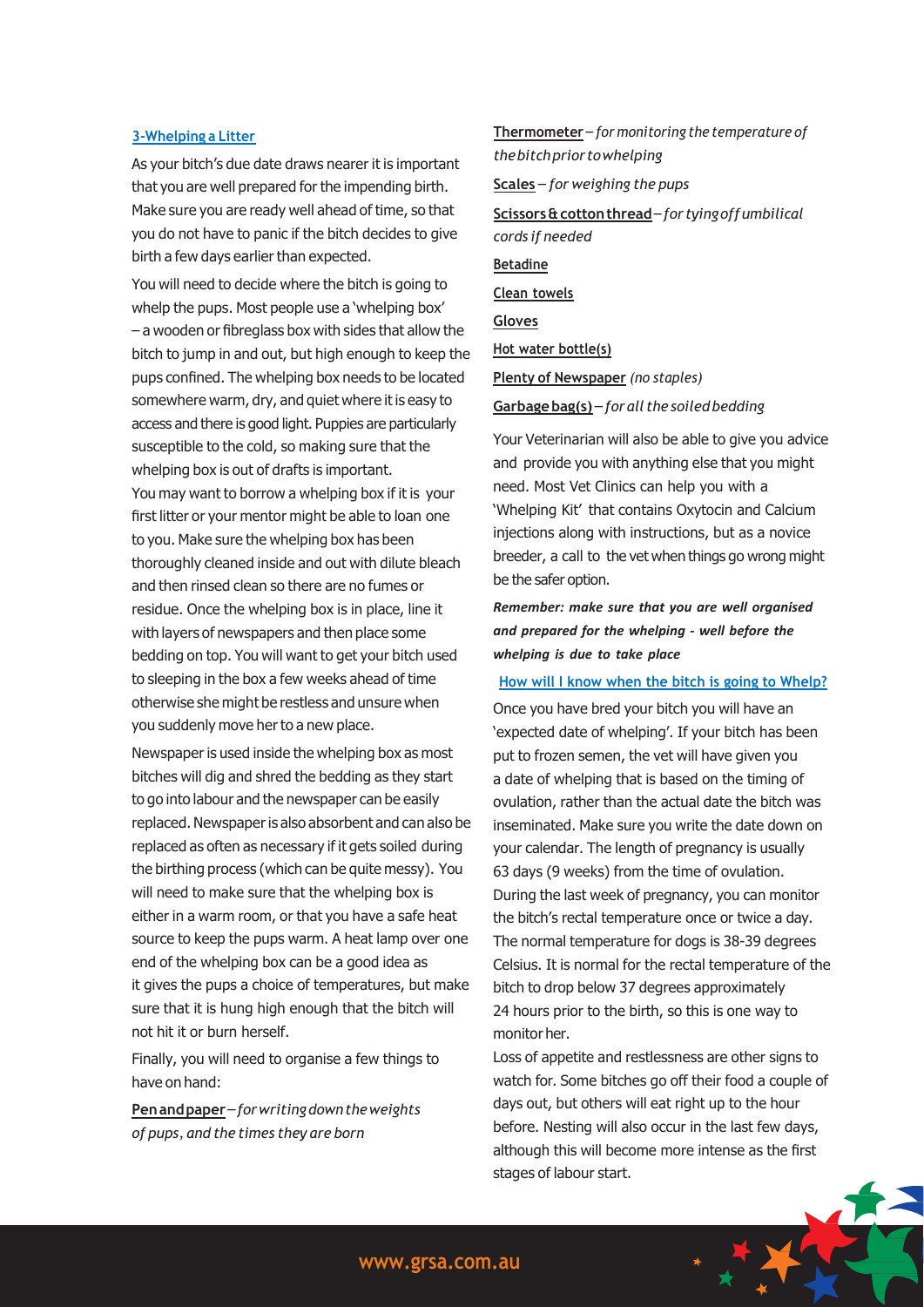If there is concern that the bitch has gone over time without any signs of whelping, or a caesarean is being contemplated, a blood progesterone level can be done to determine if the bitch is ready to whelp. Progesterone levels drop significantly at the time of whelping and can be used to determine if it is the right time to carry out a caesarean.

*Remember: you need to make sure you know how to tell when your bitch is about to whelp – revisit the signs well before the whelping is due to take place. Have an action plan in place should things go wrong.*

# **The First Stage of Labour**

During this stage the bitch will usually start nesting and is quite restless. She may shiver and shake, or may pant heavily. During this stage the body is preparing for the pups to be born but there are no visible contractions. Some bitches may vomit during this early stage of labour. Some bitches will become very clingy. Make sure your bitch is in the whelping box at this time, otherwise she may end up having her pups somewhere else. Bitches like dark, quiet places, and she may hide. Many novice breeders get caught out when their bitch gets under the house or behind the shed when she is about to whelp, and it can become very difficult to get her (and possibly puppies) out.

This first stage of labour may last a few hours, or even a day. Many bitches will show signs of impending labour during the day, but it is common for bitches to whelp at night.

## **TheSecondStageofLabour**

As she moves into the second stage of labour the bitch will actually start having contractions. The contractions may be spaced out to start with, as the first puppy usually takes the longest time to be born. Eventually the bitch will really bear down, and usually  $4 - 5$  of these hard contractions will see the first pup born.

In the uterus, each pup is enclosed in a sac of fluid and often the first thing that will be seen as the pup emerges is a 'bubble' of fluid at the bitch's vulva. As she pushes some more, the pup will appear – pups can be born head first or tail first – so you will either see a nose, or feet and a tail. It may take a few contractions to fully pass the pup.

Once the pup has been born, it is vital that the sac is removed so that the pup can breathe. This is usually something that the bitch will do. She will chew and lick at the pup until the sac breaks. She will then lick and nose the pup stimulating its respiration. If the bitch does not break the sac, you may have to step in and clear the membranes and fluid from the pups mouth so that it can breathe. You can also hold the pup in a towel and rub it to simulate the licking of the bitch. Sometimes you will have to do this if two pups are born close together and the bitch cannot deal with them both at the same time.

*Remember: the steps of a normal whelping – revisit them well before the whelping takes place. Whilst unlikely, you may need to help the bitch. Have an action plan in the event that things go wrong.*

## **Stage Three of Labour**

The third stage of labour is the passing of the placenta. Sometimes the placenta will come out with the puppy, other times it will be passed a few minutes later. It is normal for the bitch to eat the placenta and to chew through the umbilical cord. In most cases you will not need to do anything at all except supervise her to make sure she is not too rough (especially first time mothers). If the bitch does not chew through the cord, or if the cord seems to be bleeding, you can tie off the cord with some clean cotton thread about a centimeter from the body of the pup. The excess cord can then be cut off with scissors. You can then dab the stump with a bit of Betadine to help prevent infection. After a day or two the umbilical cords will dry out and fall off all by themselves.

The bitch will then repeat the second and third stages of labour until all of the puppies are born. The time between puppies varies, and some bitches will rest even an hour or two between puppies. The main thing is to watch her closely. If she seems settled and calm, things are probably fine, if she is restless or contracting, then a puppy should appear within a short time or there may be problems. Sometimes it can be hard to tell if the bitch is actually finished giving birth or whether she is just resting in between pups. If you can get her to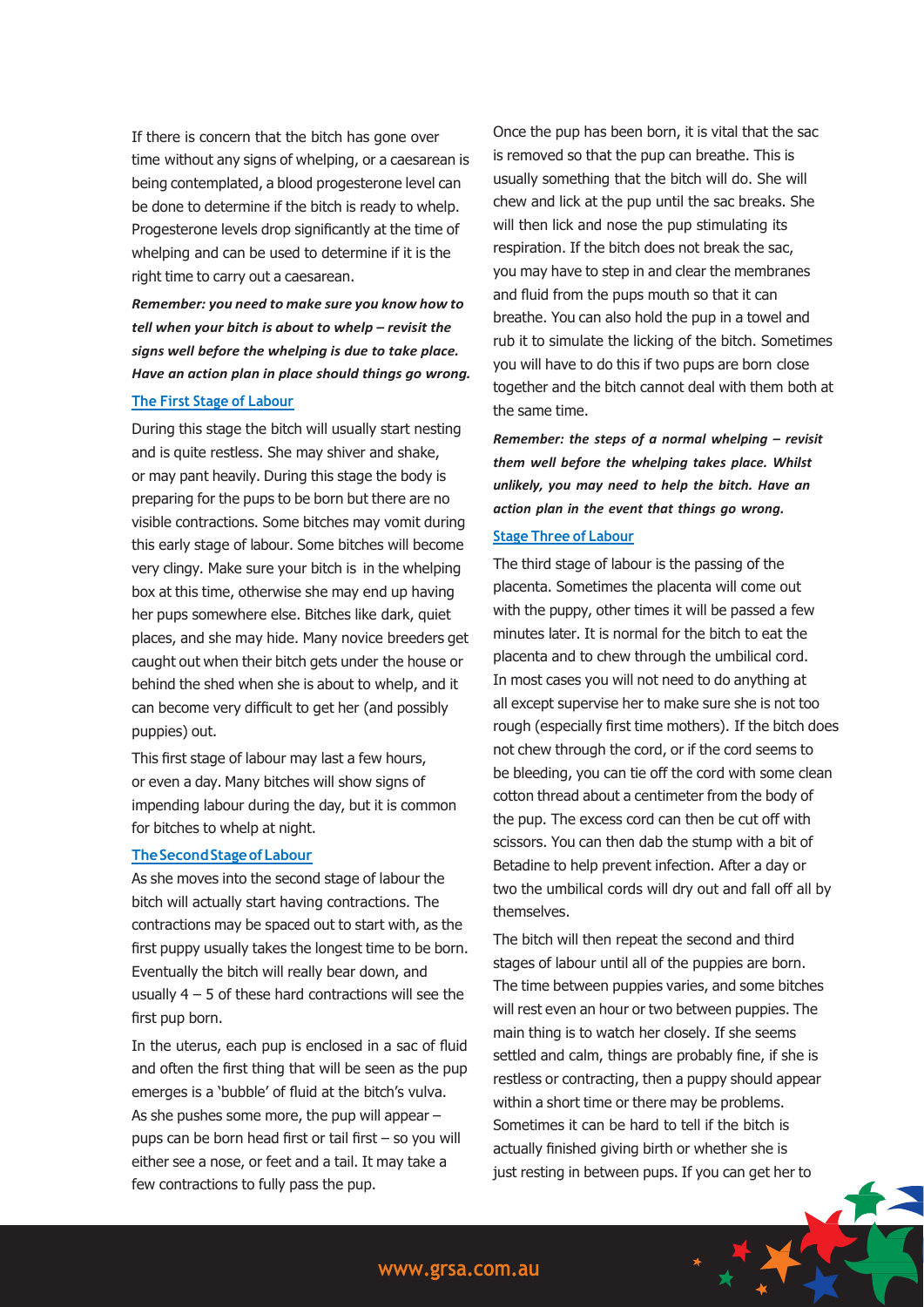stand you can gently feel her abdomen to see if you can feel more pups. Sometimes there will be a pup tucked right up under the ribs that might be hard to feel.

Make sure that you make a note of the time that each pup was born. This way if there are any problems you will know how long since the last pup was born. You can also note the colour, sex and weight of each pup as they are born. It might be a good idea to have an experienced breeder sit with you or at least be 'on call' during your first few whelpings. Otherwise, you might need to phone your vet if you are not sure if things are going to plan.

As a rough guide of things not going to plan:

- More than 30-40 minutes of strong contractions with no puppy
- More than 15 minutes of contractions with a pup visible
- More than 3 hours between pups
- A green discharge
- Lots of bright red blood
- A bitch that is very restless or who is crying or licking frantically at her vulva

These are all signs that things may be going wrong. Remember the earlier you get help the higher the likelihood of having live pups. **\*\*These times are estimates, anditisbestto confirm with your Veterinarian when they feel that you should seek assistance.**

If a pup is visible it may be possible to assist the birth, but be careful not to pull hard on a puppy's head or tail as there is a definite risk of dislocation. Any assisting by pulling should be directed in an outward and downwards direction, towards the hocks of the bitch. If the pup seems stuck and some gentle traction does not help, seek immediate assistance.

Once the pup has been born and is starting to move about, it should suckle as soon as possible. The first milk of the bitch (the colostrum) is full of important antibodies that help keep the pups safe from infection.

If the pup is having trouble, it may need to be assisted onto a nipple. The suckling of the pups helps to stimulate the natural release of the hormone oxytocin in the bitch which helps with milk let-down and stimulates contraction of the uterus.

*Remember: you need to be able to recognise when things are not going to plan – revisit the signs of complications well before the whelping takes place. Have an action plan in place in the event thatthingsgowrong.*

# **When the bitch is finished**

When you are happy that the bitch has had all of her pups it is a good idea to take her out for a toilet break and give her a clean-up. Some bitches get so messy they need a quick bath, but make sure that you dry her completely so she does not get cold. You can also encourage her to have some food and water, although many bitches will be too concerned about getting back to their litter to think about eating.

Now is the time to clean up all the soiled or wet newspaper and place clean bedding in the box.

The pups can be placed in a basket or box with a hot water bottle (the hot water bottle needs to be wrapped in a towel so they do not get burned) whilst you do this. Make sure once she is settled again that all of the pups have had a good feed and that any smaller or weaker pups have a chance to access the best teats (the ones at the back).

The bitch will probably spend the next few hours resting and cleaning the pups. It is normal for the bitch to have some discharge, and it may continue for 4-6 weeks. The colour of the discharge may be reddish brown through to a blackish green, but should never be smelly or creamy in colour. If you are concerned about the amount or the colour of the discharge, ask your vet for advice.

Many vets recommend that you bring the bitch and pups in to the clinic within the 12-24 hours after birth (usually the next morning) for a post-whelping check. They will check that the bitch has truly passed all of the pups and give her an injection of Oxytocin to help clear out her uterus. They also check that she has adequate milk and inspect all of the puppies to see that they are healthy.

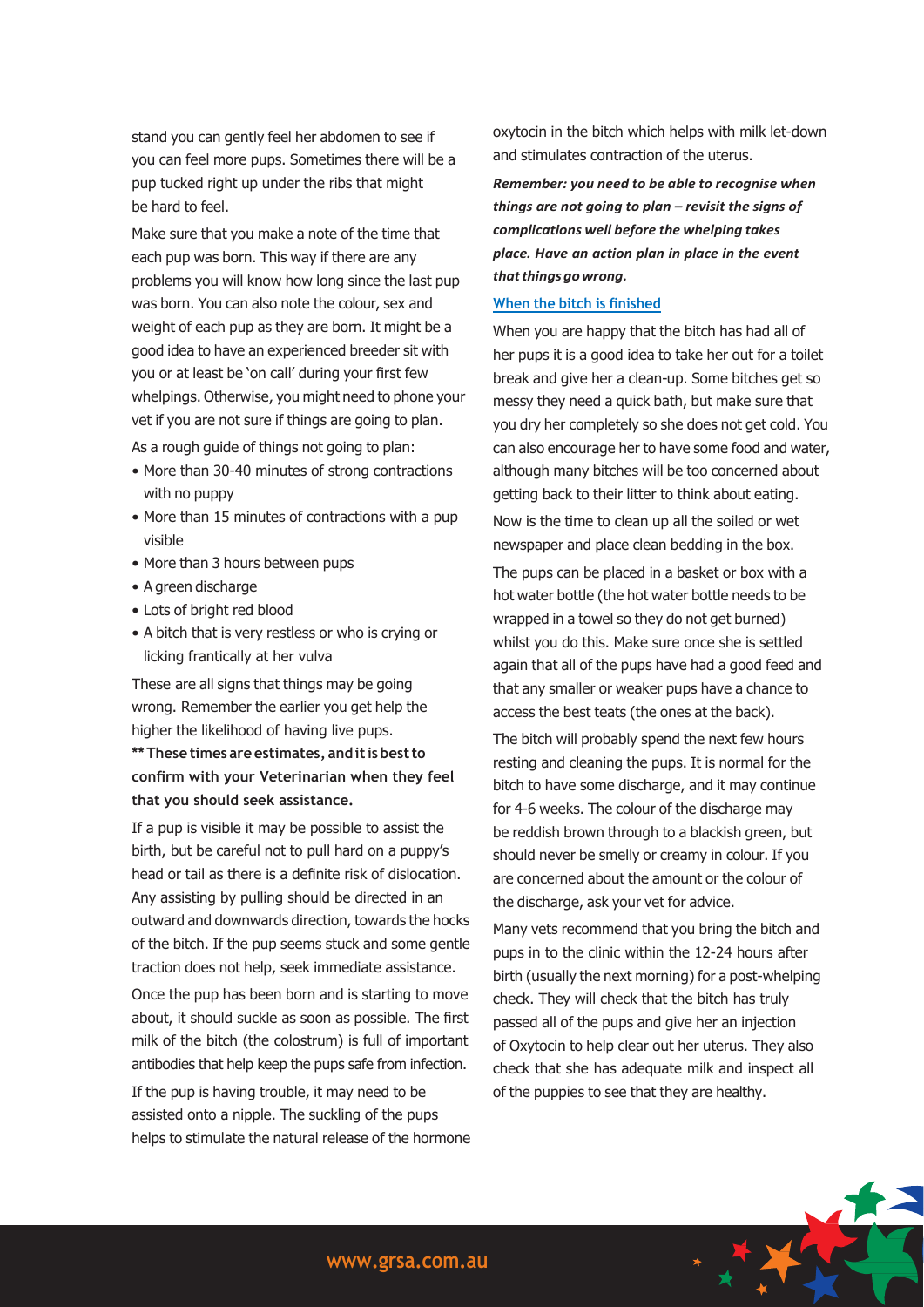

# **Breeding Education Pack Unit four Raising the Litter**



Compiled by Dr. L Beer and Greyhound Racing Victoria All Rights Reserved This work is copyright of G.R.V. Date Published 2008

Reviewed April 2018



# **[www.grsa.com.au](http://www.grsa.com.au/)**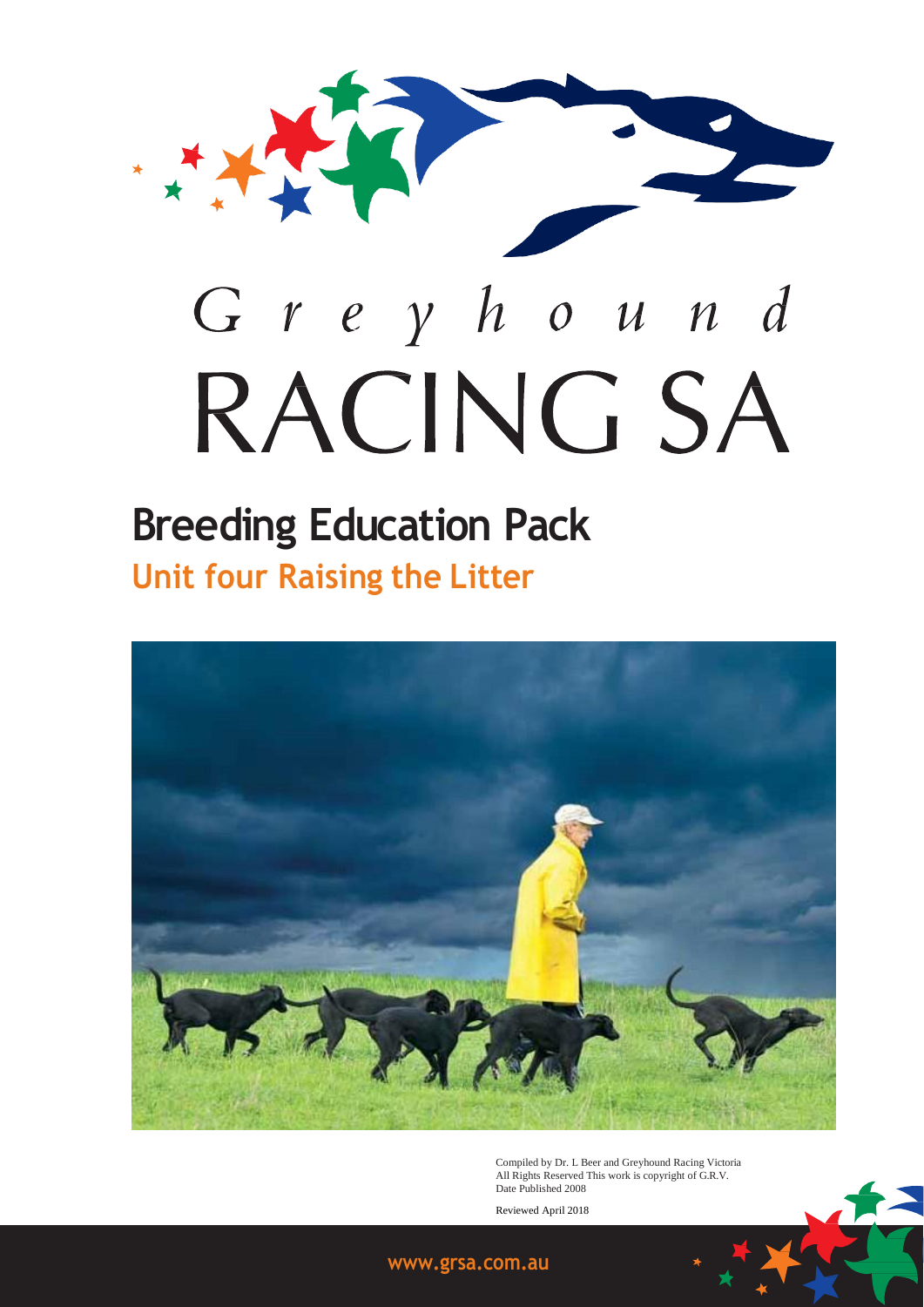## **The First Few Days**

It is important that the bitch and pups are checked regularly in the first few days. First time mothers are especially problematic as they may not settle straight into being a mother. You may need to supervise constantly to ensure the bitch does not trample or lie on her pups, and you want to make sure that all of the pups get a fair chance to suckle.

Probably the easiest way to make sure the pups are doing well is to weigh each pup daily. You will need to have a way of identifying each pup. By weighing you will be able to pick the pups who are struggling and may need extra help to keep up with the rest of the litter. In the first 24 hours it is normal (but not ideal) for some pups to lose a little weight, but after that there should be a definite gain each day, even if it is only a few grams. Pups that stay the same weight over a 24-hour period should immediately be given priority on the teats, and pups that lose weight should be very closely monitored and supplemented if needed.

As a general guide, happy well-fed pups will sleep for most of the day. When they wake, they will move about and make noise for a short time until mum licks and cleans them (stimulating them to go to the toilet) and will then head for a feed. After about 15-20 minutes of feeding they will fall asleep again. Puppies that cry are usually cold, hungry, in pain (such as when a bitch lies on a pup) or have been separated from their mother and littermates – so a happy litter is a quiet one. If your pups seem to be constantly crying something is wrong - check to make sure the bitch has sufficient milk and that the whelping box is suitably warm.

You should also check the bitch each day. Inspecting and feeling each of her teats to check for heat, lumps or soreness. All bitches producing milk are at risk of developing 'mastitis' which is a bacterial infection in the teat itself. The affected teat becomes inflamed and hard, and often feels hotter than the other teats. Mastitis can occur suddenly and can be very serious. The milk from the infected teat is discoloured and thick, and the bitch may go

off her food and appear lethargic. If you are concerned that your bitch might be developing mastitis have her checked by a vet immediately. The bitch should be eating as much good quality food as she can and drinking plenty of fluids. The food and water bowls should be placed outside the whelping box, so they are easy for the bitch to access. Never place a water bowl inside the whelping box as puppies have been known to drown in them. If she is a good mother you may have to take her out to the toilet on the lead as she might not want to leave her pups.

If you want to supplement her calcium, now is the time to do it. The liquid form (calcium syrup) is the best way to do this as the bitch is able to absorb more of the calcium from the syrup than from powder. The powder can also make her food 'gritty' and she may not eat as well as she needs to as a result.

Although it is an exciting time, and you may have family and friends who want to visit, keep everything quiet and low-key for a few weeks. It can be very stressful for any bitch (but particularly a first-time mum) to have lots of people looking and touching her pups and this can lead to her becoming increasingly unsettled – something you want to avoid. Bitches can also get very protective of their pups and may behave aggressively to strangers, especially in the first few weeks, so be careful.

#### **RaisingyourLitter –TheFirstTwoWeeks**

During the first two weeks, the pups are totally reliant on their mother for everything. They cannot see or hear fully as their eyes and ears have not yet opened. They are unable to shiver, and so rely on their mother and each other for warmth. They can't even go to the toilet without some stimulation from their mother.

Atthis stage the biggestrisks to survival are cold and hunger. Puppies can dehydrate very quickly as they have no body reserves. They are unable to regulate their owntemperaturesoitisvitalthattheyremainwarm and don't 'wander off' from the litter. This is why a whelping box is important as it confines the pups and prevents them from getting away from their littermates.

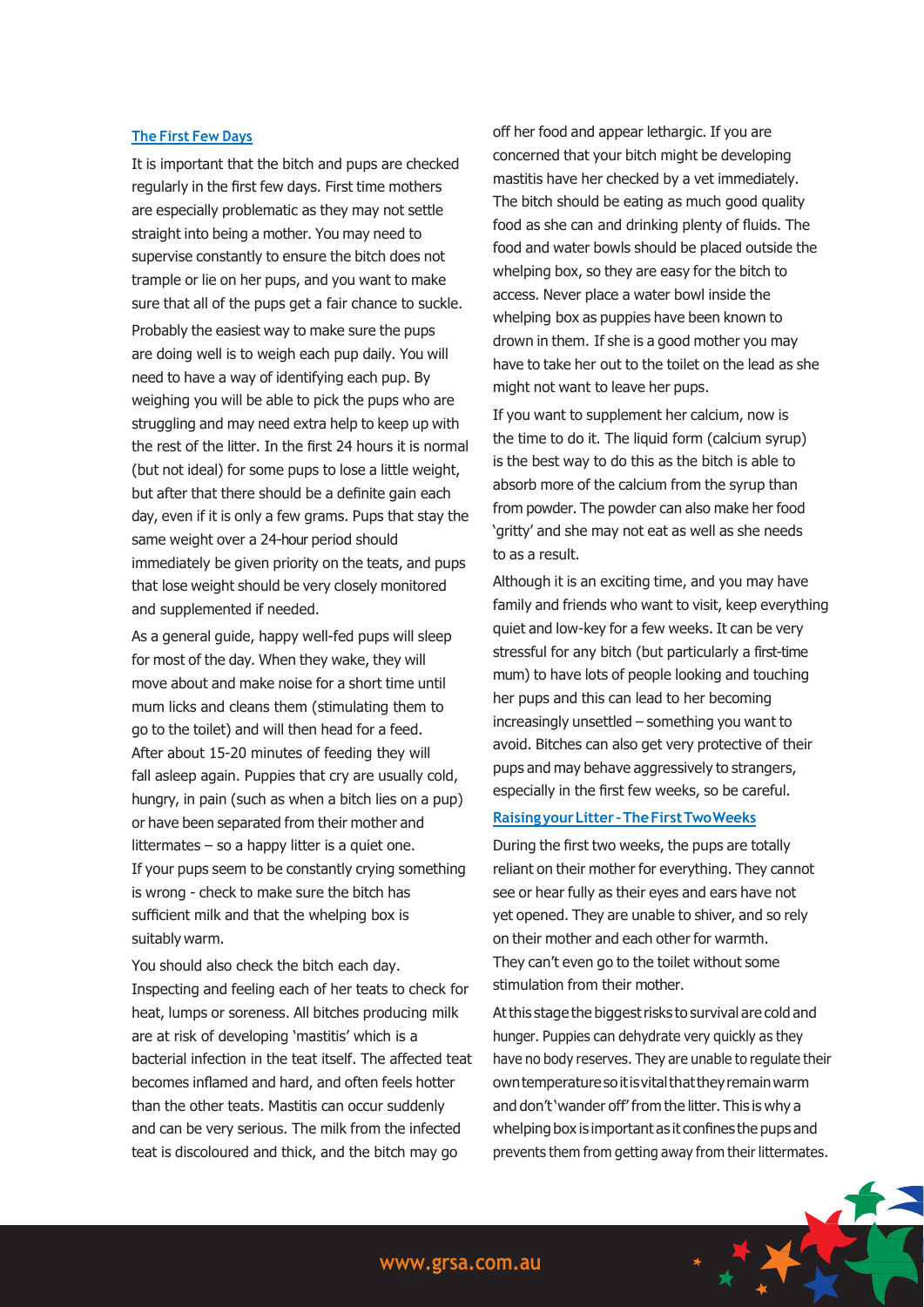If a pup becomes chilled, it becomes weak and unable to suckle. If it can't suckle, it becomes dehydrated and its blood sugar levels fall dangerously low. This becomes a vicious cycle and soon the pup becomes weaker and weaker. Early detection and action can easily reverse this spiral, so it is your job to be alert to changes in each pup's behaviour.

If you have a weak pup, the first thing to do is to warm it up. Placing it on a hot water bottle covered with a towel (to prevent burning) is the first step. Whilst you are making the hot water bottle, put the puppy 'under your jumper' against your skin to use your body heat to keep it warm. Once it feels warmer, the next step is to give it some fluids. Using an eye-dropper or a syringe, place a few drops of warm water, (either on its own or mixed with sugar or honey) in the pup's mouth. When you are doing this make sure the pup is held the same way as it would be when it is feeding off the teat – do not hold the pup like a human baby as the fluid will run down the wrong way and could choke the pup.

If the pup seems to perk up, place the pup on one of the bitch's back teats and make sure it has a good feed. Sometimes pups look like they are suckling, but they are not really getting much milk. You will have to supervise this puppy, making sure it stays warm and has a feed every few hours until it looks stronger. If the puppy does not respond to the oral fluids, it may need to go to the vet for some fluids to be administered by injection.

During these first two weeks you will need to be checking the pups often and keeping the whelping box and the bedding clean. Getting into a routine where each of the pups is gently handled, weighed, and inspected each day is best. The early handling is part of the pup's normal learning process. Even though the pups cannot see or hear fully at this stage, they are able to smell and it is thought that a little mild stress (such as being picked up and handled) at this age is useful in helping them cope with things later on in life.

When the pups have reached two weeks of age it is time to worm them all, along with the bitch. Roundworm is a particular problem in young pups as it is passed through the milk to the pups. It is also cycled through the bitch as she cleans the pups and eats their faeces. At this age it is probably easiest to use a liquid wormer for the pups as getting a tablet into their mouths can be quite difficult. Each pup needs to be weighed and dosed according to its weight on the day of worming. The bitch can be given a regular worming tablet.

#### **Raising your Litter – The Third and Fourth Weeks**

From about the  $10<sup>th</sup>$  day of life, the pups eyes and ears will begin to open. Suddenly they are in a whole new world and they start to explore. Their muscle tone and co-ordination will also be developing and they will start to make their first attempts at walking. By the fourth week the pups are starting to play with each other and the bitch. It is very easy to waste a lot of time just watching them at this age!

The bitch's milk production is at its maximum as the pup's appetite increases. The bitch will probably need to eat more food in these two weeks than at any other time. It is also the time to start introducing solid feed for the pups. Most breeders start with a flat dish of cereal mixed with warm water (or puppy formula), or puppy food that has been soaked in warm water until it is soft and mushy. When you first introduce the food, the pups will usually walk all through it, get it all over themselves before suddenly realising it is for eating. Over a couple of days, they will gradually get the idea, and will soon come running when the feed dish is put down. By supplementing the pups with a number of meals per day, it is possible to take some of the pressure off the bitch, especially if she has lost some condition feeding the pups.

Pups at this age spend a lot of the day exploring their world. They will start to escape over the walls of the whelping box and will need to be enclosed in a puppy run. They can also be allowed outside for

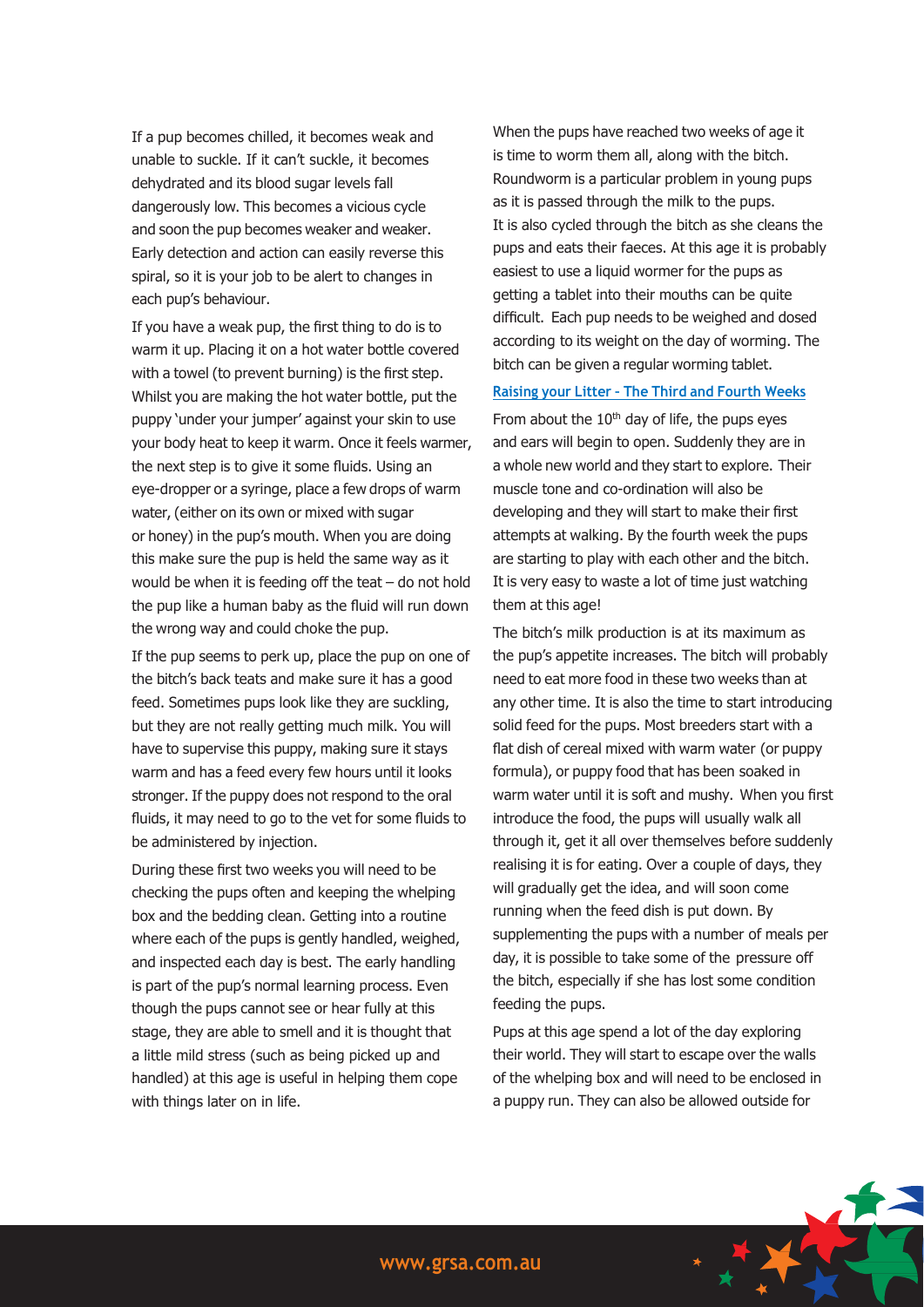short periods of time if the weather is fine. This is the age when pups learn what constitutes their bed and what is their toilet. It is important that they are provided with different surfaces so that they instinctively learn to toilet away from their bed.

Puppies also do a lot of exploring with their mouths. They bite and chew each other, the bitch, the bedding, and anything else they can get their mouths on. Providing toys of different textures at this age can stimulate this development. It is also possible to encourage chasing behaviour with toys on a rope or string that can be dragged along the ground.

#### **Raising your Litter – The Fifth Week Onwards**

As the pups continue to develop, they will become more and more coordinated, and their play will start to mature as their characters develop this period in life is called the 'socialisation period'. This is basically the time where they learn all about what is 'normal' in their world. After the socialisation period ends, they will be suspicious of new and novel experiences so it is important to expose them to the things they will experience later in life.

Socialisation is not just about getting them used to other dogs it includes exposure to people, handling, noises, and smells. Pups can be prepared for their racing life by getting them used to being examined and handled, teaching them to walk on a lead, getting them used to travel in the trailer or car, exposing them to the sounds of the track, they can even be introduced to the starting boxes. You can encourage chasing by playing chasing games. At this age they can have a warm bath (using a puppysafe shampoo) as long as you make sure they are totally dried off as they are still susceptible to the cold. All of the experiences need to be controlled and made as positive as possible. You do not want a pup to have a bad experience at this time.

The pups will now be on regular meals three or four times a day. You may choose to wean the pups from the bitch, but sudden forced weaning is very stressful for both the bitch and pups. It is far better to let the bitch gradually wean the pups herself – she will probably start to tell them off when they

use their needle like teeth on her teats – but the gradual weaning will allow her milk to dry up naturally, rather than leaving her feeling engorged and uncomfortable, and increasing her risks of developing mastitis.

The food that you feed can gradually change from soft and sloppy food to harder food. Any sudden changes in diet will cause the pups to have loose stools, so make sure new foods are introduced slowly over a couple of days. As the pups get older, they can also be given raw bones to chew on, but make sure the bitch is safely locked away if she is likely to become possessive of bones. At this age you will be kept busy trying to keep the pups area clean. You will need to pick up the faeces three or four times a day as puppies toilet more often than adults. Their bedding will also need changing more often as they are messier.

## **Worming and Vaccination**

Pups are usually wormed at 2, 4, 6, 10, and 12 weeks of age. They need to be weighed and dosed accurately with a product that will kill roundworm and hookworms at the minimum. It pays to rotate worm treatments, using different brands (containing different drugs) so that you do not promote resistance to the wormers.

At about six to eight weeks of age pups are due for their first compulsory vaccination. The vaccination given at this age is generally a C3 – distemper, hepatitis, and parvo-virus – the three killer diseases of puppies. The vaccination takes 10-14 days to be effective, so it is important not to assume that the puppies are protected from these diseases the minute they are given the vaccine.

There is a compulsory C5 vaccination that must be given at 10-16 weeks of age, proof of which will need to accompany the Litter Registration Application.